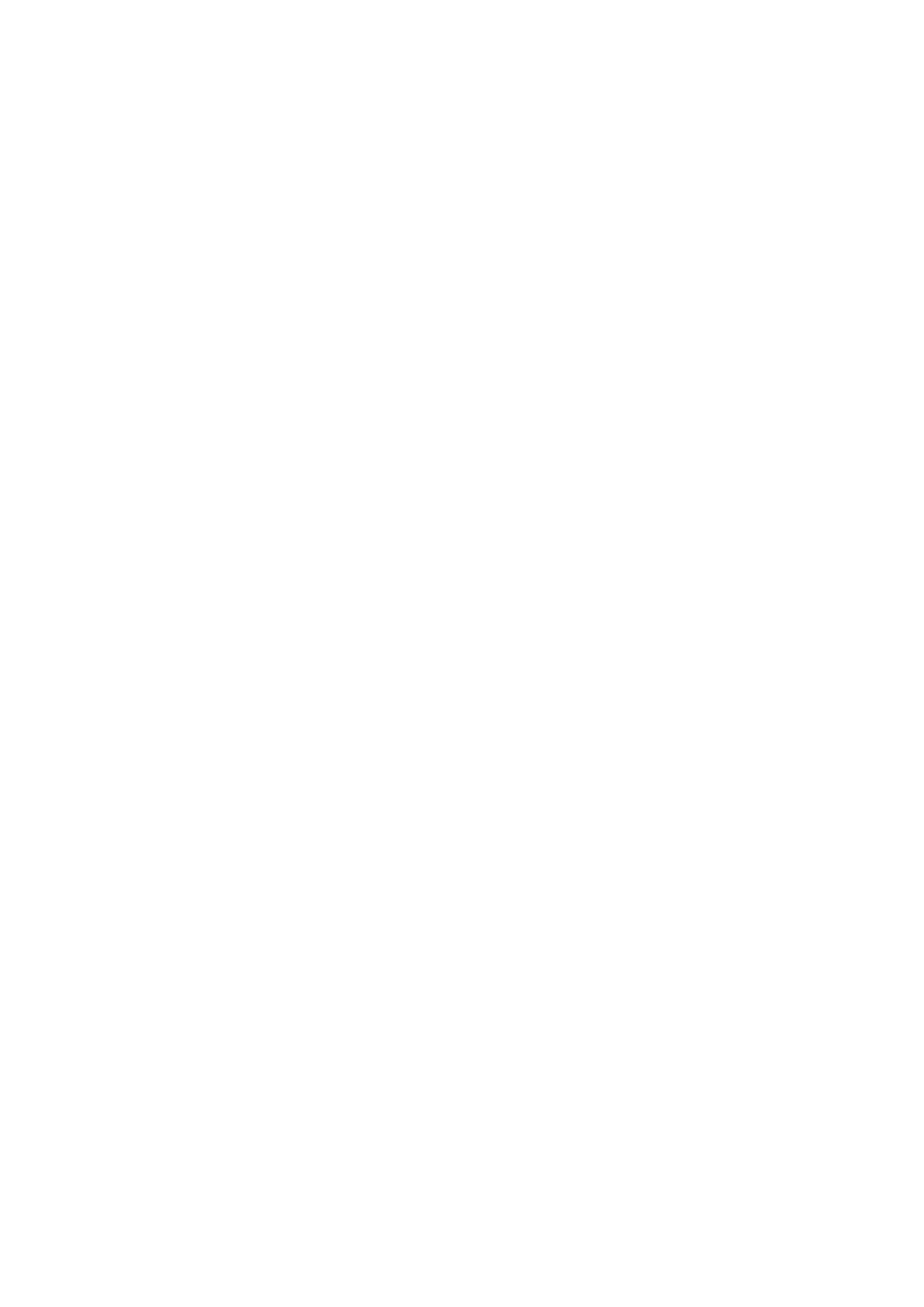## <span id="page-2-0"></span>**Revision History**

| Table for the Software product: |         |                                                                     |                                                                                                                          |
|---------------------------------|---------|---------------------------------------------------------------------|--------------------------------------------------------------------------------------------------------------------------|
| <b>Edition</b>                  | Date    | Release                                                             | <b>Comments</b>                                                                                                          |
| A                               | 02/2020 | ModBox Interface Control<br>V <sub>1.1</sub>                        | Creation                                                                                                                 |
| B                               | 05/2020 | ModBox Interface Control<br>V <sub>1.4</sub><br>Remote VNA GUI v1.3 | Add support for DG MBC                                                                                                   |
| C                               | 07/2020 | ModBox Interface Control<br>V1.5.1                                  | Fix minor issue (wrong single step value<br>when changing a setting).<br>Update Dither Amplitude's Step (MBC DG<br>only) |
|                                 |         | Remote VNA GUI v1.4                                                 | Update Dither Amplitude's Step (MBC DG<br>only)                                                                          |
| D                               | 09/2020 | ModBox Interface Control<br>V.6.5                                   | Add support for new Laser Hardware.                                                                                      |
|                                 |         | Remote VNA GUI v1.5.1                                               |                                                                                                                          |
| Е                               | 04/2021 | <b>ModBox Interface Control</b><br>v1.7                             | Add "Fine Tuning" support for MBC DG.                                                                                    |
|                                 |         | Remote VNA GUI v1.6                                                 |                                                                                                                          |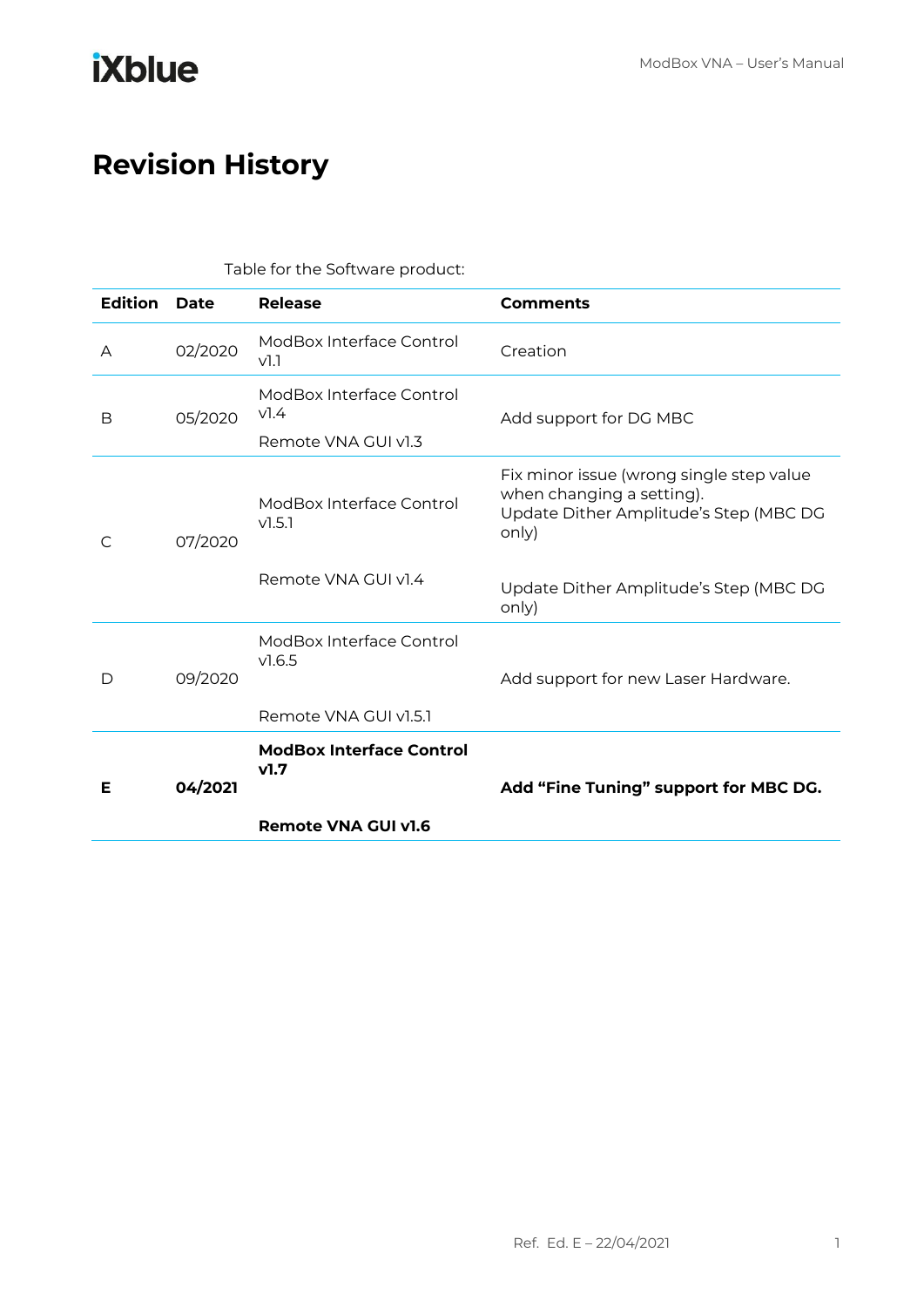## <span id="page-3-0"></span>**Copyright**

All rights reserved. No part of this manual may be reproduced or transmitted, in any form or by any means, whether electronic, printed manual or otherwise, including but not limited to photocopying, recording or information storage and retrieval systems, for any purpose without prior written permission of iXblue.

### <span id="page-3-1"></span>**Disclaimer**

iXblue specifically disclaims all warranties, either expressed or implied, included but not limited to implied warranties of merchantability and fitness for a particular purpose with respect to this product and documentation. iXblue further reserves the right to revise or make changes or improvements to this product or documentation at any time without notifying any person of such revision or improvements.

In no event shall iXblue be liable for any consequential or incidental damages, including but not limited to loss of business profits or any commercial damages, arising out of the use of this product.

### <span id="page-3-2"></span>**Trademarks**

Microsoft, MS-DOS and Windows are registered trademarks of Microsoft Corporation.

Intel and Pentium are registered trademarks and Celeron is a trademark of Intel Corporation.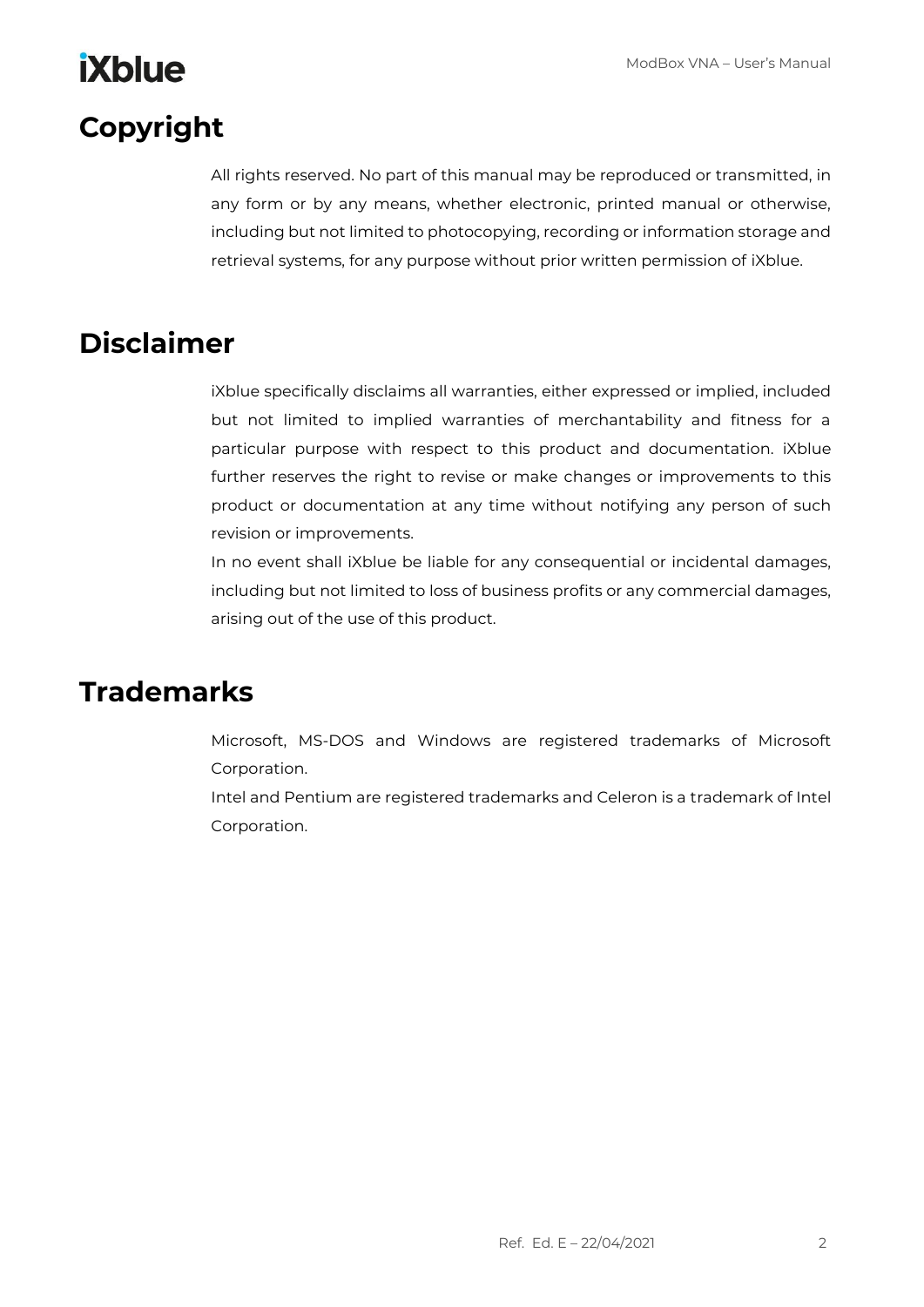### <span id="page-4-0"></span>**Warranty**

iXblue provides a standard warranty of one (1) year covering this product against any defect in materials or manufacture. The warranty starts from the date of shipment of the product from iXblue's manufacturing premises to customer's location and its duration is indicated in the certificate of warranty delivered with the product. In the event that a defect in materials or manufacture becomes obvious during the stipulated warranty period, iXblue will undertake, at its sole discretion, either to repair the defective product, bearing the cost of all parts and labor, or to replace it with an identical product.

In order to avail itself of this warranty, Customer must notify iXblue of the defect before expiry of the warranty period and take all steps necessary to enable iXblue to proceed. Customer shall be responsible for the packaging and the shipment of the defective product to the repair center notified by iXblue, the cost of such shipment being borne by Customer. iXblue agrees to bear the cost of return freight, based on CPT (Cost Paid To) Customer's airport location, import tax-free. This warranty shall not be construed as covering defects, malfunctions or damages caused by improper use or inadequate maintenance of the product. Under no circumstances shall iXblue be due to provide repair or replacement under this warranty in order a) to repair damage caused by work done by any person not representing iXblue for the installation, repair or maintenance of the product ; b) to repair damage caused by improper use or connection to incompatible equipment, and specifically, the opening of the housing of the equipment under warranty shall cause the warranty to be automatically cancelled ; c) to maintain any product that has been modified or integrated into a larger configuration, if such modification or integration increases the duration or difficulty of the maintenance of said product.

This warranty covers the product hereunder and is provided by iXblue in place of all and any other warranty whether expressed or implied. iXblue does not guarantee the suitability of the product under warranty for sale or any specific use. iXblue's liability is limited to the repair or replacement of defective products, this being the sole remedy open to Customer in the event the warranty becomes applicable. iXblue cannot be held liable for indirect, special, subsequent or consequential damage, irrespective of whether iXblue has or has not received prior notification of the risk of occurrence of such damage.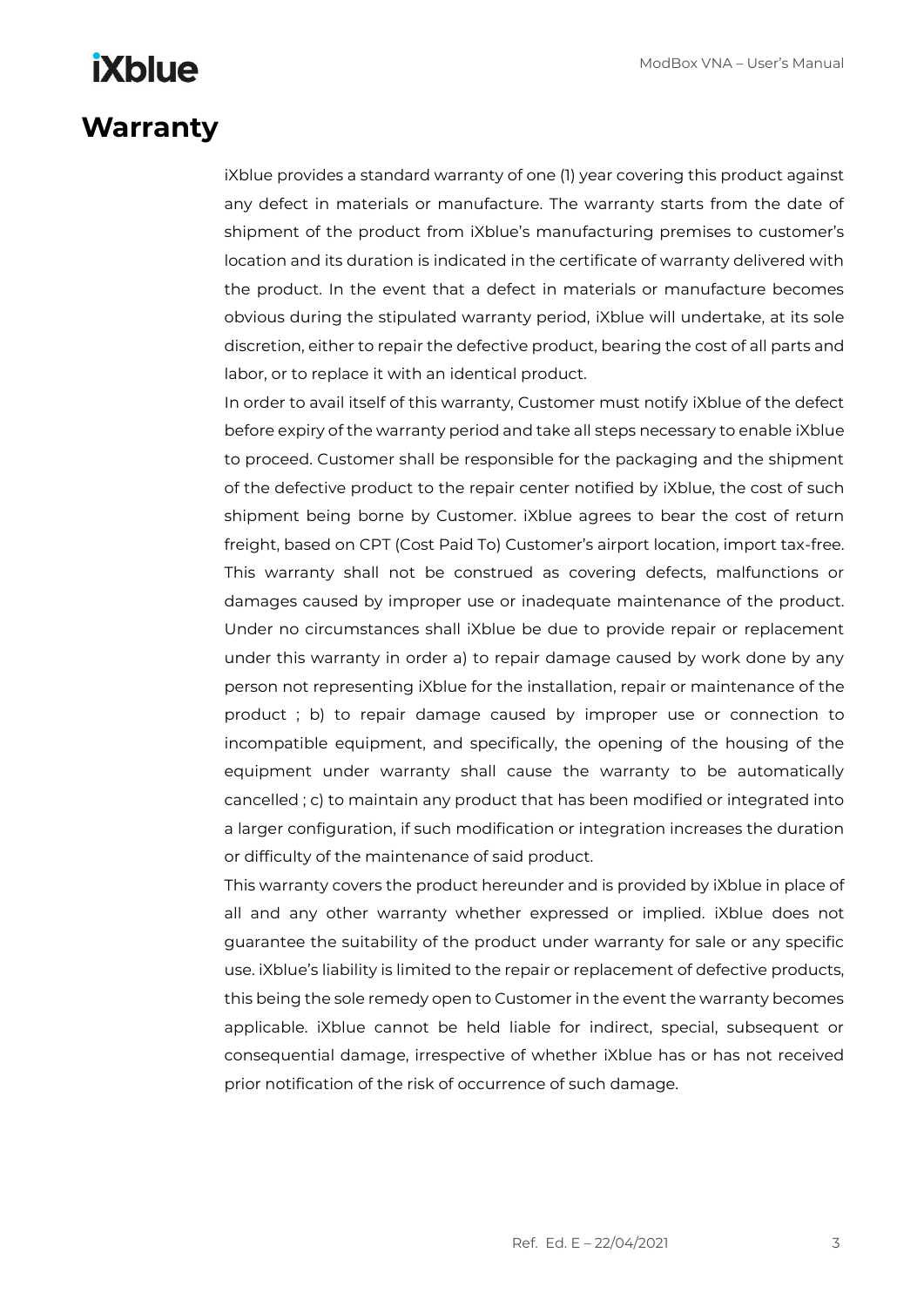## <span id="page-5-0"></span>**Export Regulation**

Export of the products and services described in this document may be subject to different national rules and regulations related to export control.

iXblue products and services shall not be exported, re-exported or used in the following countries (including their territorial waters): Cuba, Iraq, Iran, North Korea, Sudan and Syria.

The following export control guidelines shall apply as related to French rules and regulations.

This product or service can be freely exported. **Free export**

Whenever the dual-use goods category applies, it has not been specifically developed for military applications but may be used in the scope of either civilian or military applications. It is then concerned by the dispositions of Regulation (EC) N° 428/2009 of the Council of 5th May 2009 as modified, directly applicable in French law. **Dual-use goods**

> As a consequence, this product or service is subject to the following dual-use goods export control procedures from France:

- It can be freely delivered to France or any country within EU.
- It can be exported under iXblue's Union General Export Authorization n° EU001 to the following countries (so called "bona fide"): Australia, Canada, USA, Japan, New-Zealand, Norway and Switzerland/Liechtenstein.
- It can be exported to other countries but only through the preliminary issuance of an individual export license by the French authorities.

If an individual export license has to be issued by the French authorities, it is required that you provide a description of your usual activity (and the one of the end-user if different) and that the end-user fills in an end-user certificate (using a predefined format). This certificate includes the description and location of the intended application for the product or service as well as a commitment not to re-export the said product or service without the preliminary agreement of the French authorities.

Once the product or service has been delivered to its first destination, the following rules apply:

• From an EU country member, the good is free of movement as long as it remains within EU.

Ref. Ed. E – 22/04/2021 4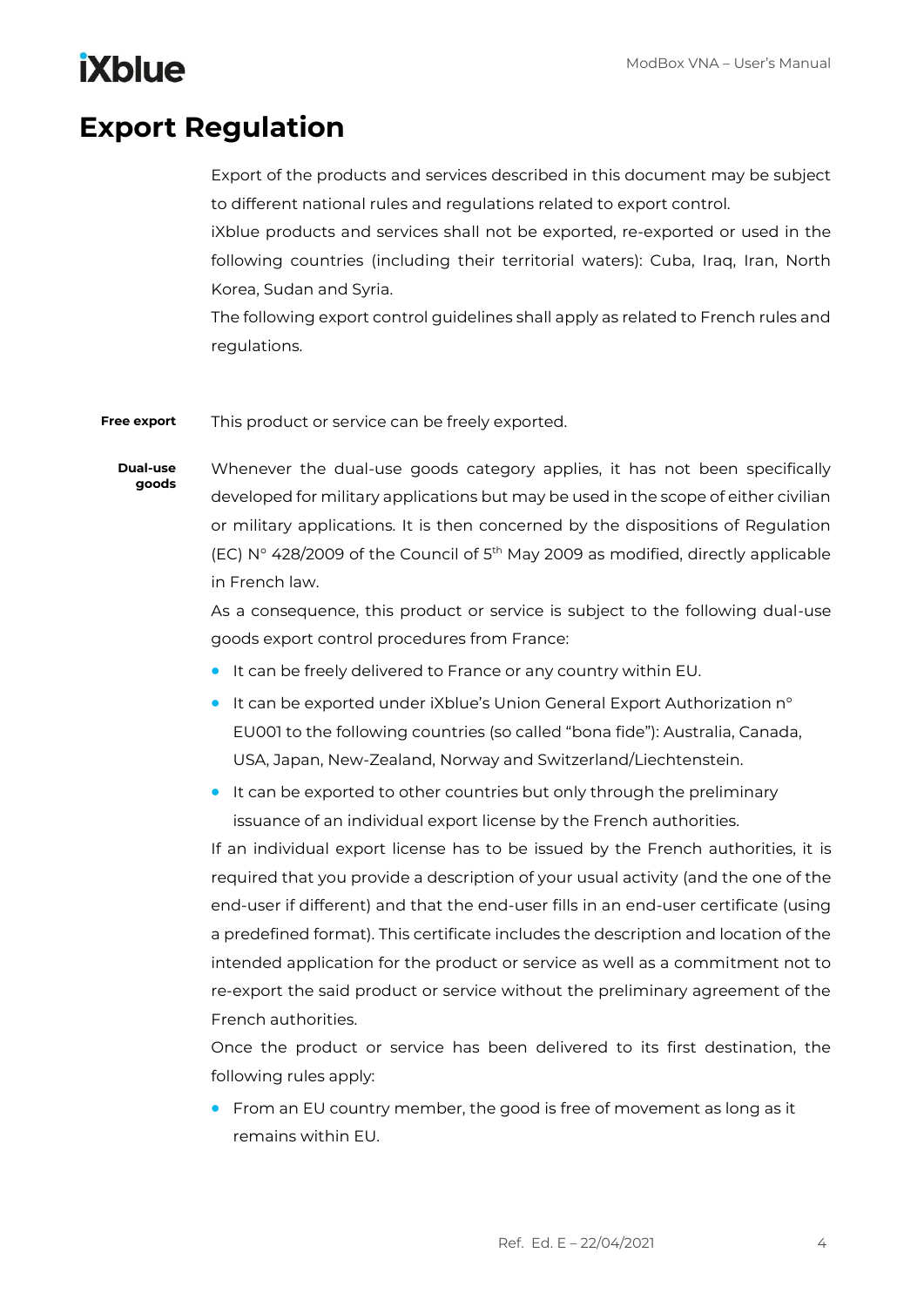- From an EU country member, the good can only be re-exported to a non EU country member under the dual-use goods export control procedures set forth by the local national authorities.
- From a "bona fide" country, the good can only be re-exported under the dual-use goods export control procedures set forth by the local national authorities.
- From another country, the good can only be re-exported under both the conditions of the original export license from France (depending on its type and content) and the dual-use goods export control procedures set forth by the local national authorities.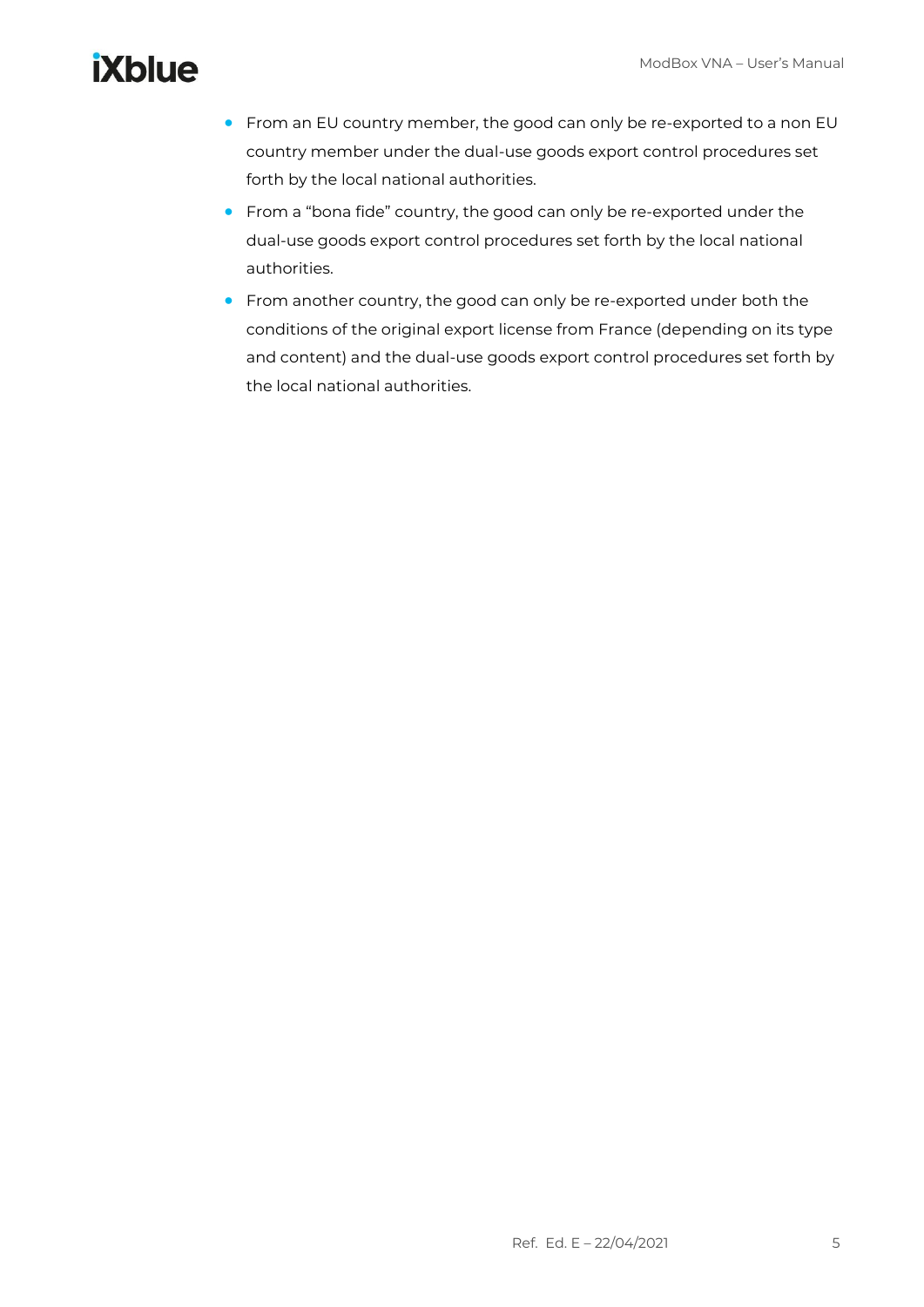### <span id="page-7-0"></span>**Manual Overview**

This manual is the user guide for the ModBox VNA system manufactured by iXblue. It must be read and understood prior to using the product. The manufacturer shall in no case be held liable for any application or use that does not comply with the stipulations in this manual. It is divided into several chapters:

• Part 1: Introduction

This part contains a general description of the ModBox and provides information about the theory of operation.

• Part 2: Installation

This part gives some recommendations about the ModBox installation. It also details the procedure to install the ModBox system.

• Part 3: Configuring the ModBox

This part describes how the user should configure his ModBox system for a certain application

• Part 4: Embedded User Interface Operation

This part provides the full description of ModBox operation using the embedded control interface on the front panel.

• Appendices

It contains the detailed drawings and diagrams.

The abbreviations and acronyms used in this manual are listed hereafter.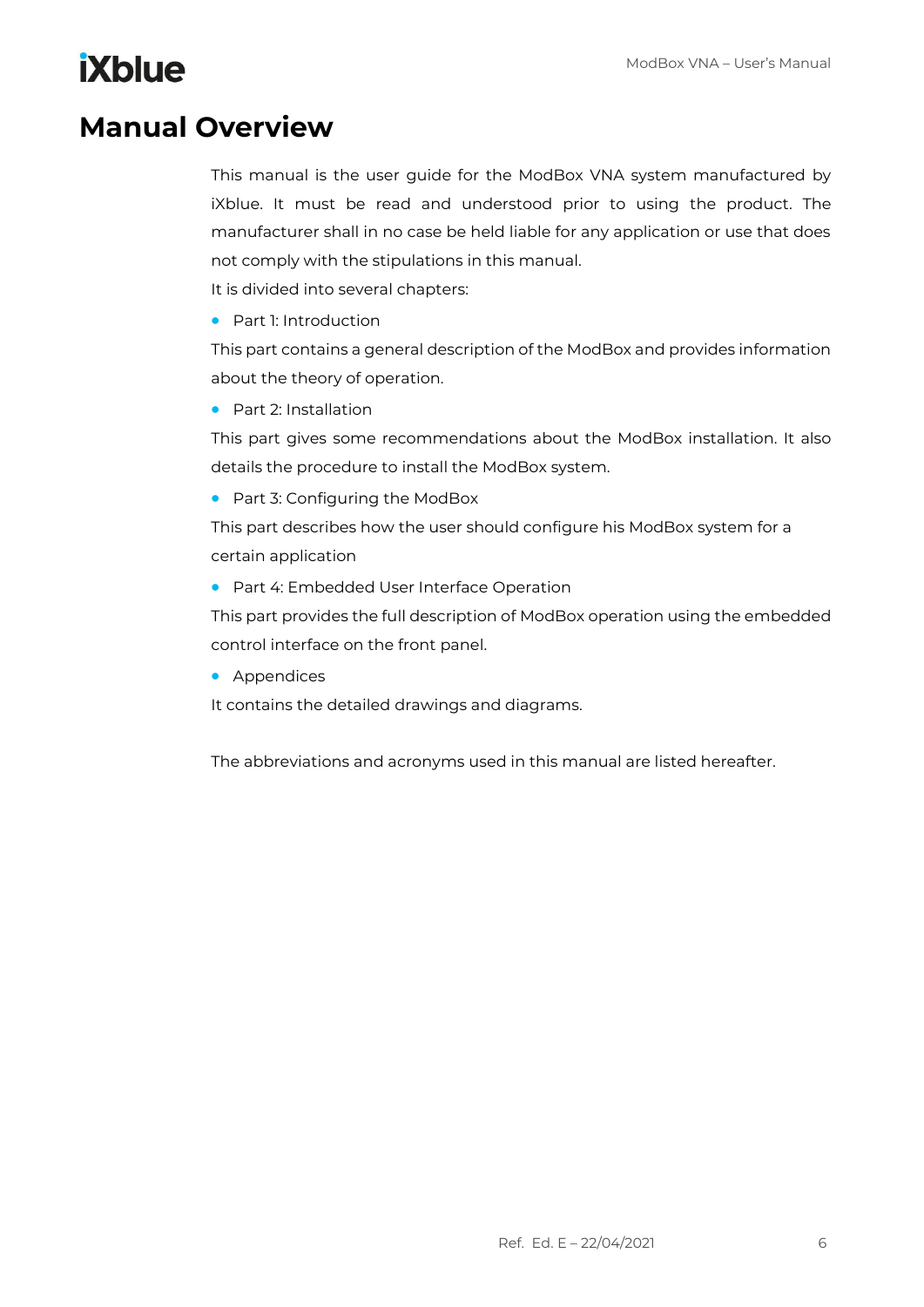## <span id="page-8-0"></span>**Abbreviations and Acronyms**

| NIR | Near Infra-Red         |
|-----|------------------------|
| M7M | Mach Zehnder Modulator |
| ATR | Acceptance Test Report |
| MMI | Man Machine Interface  |
| NА  | Not Applicable         |
| SNR | Signal to Noise Ratio  |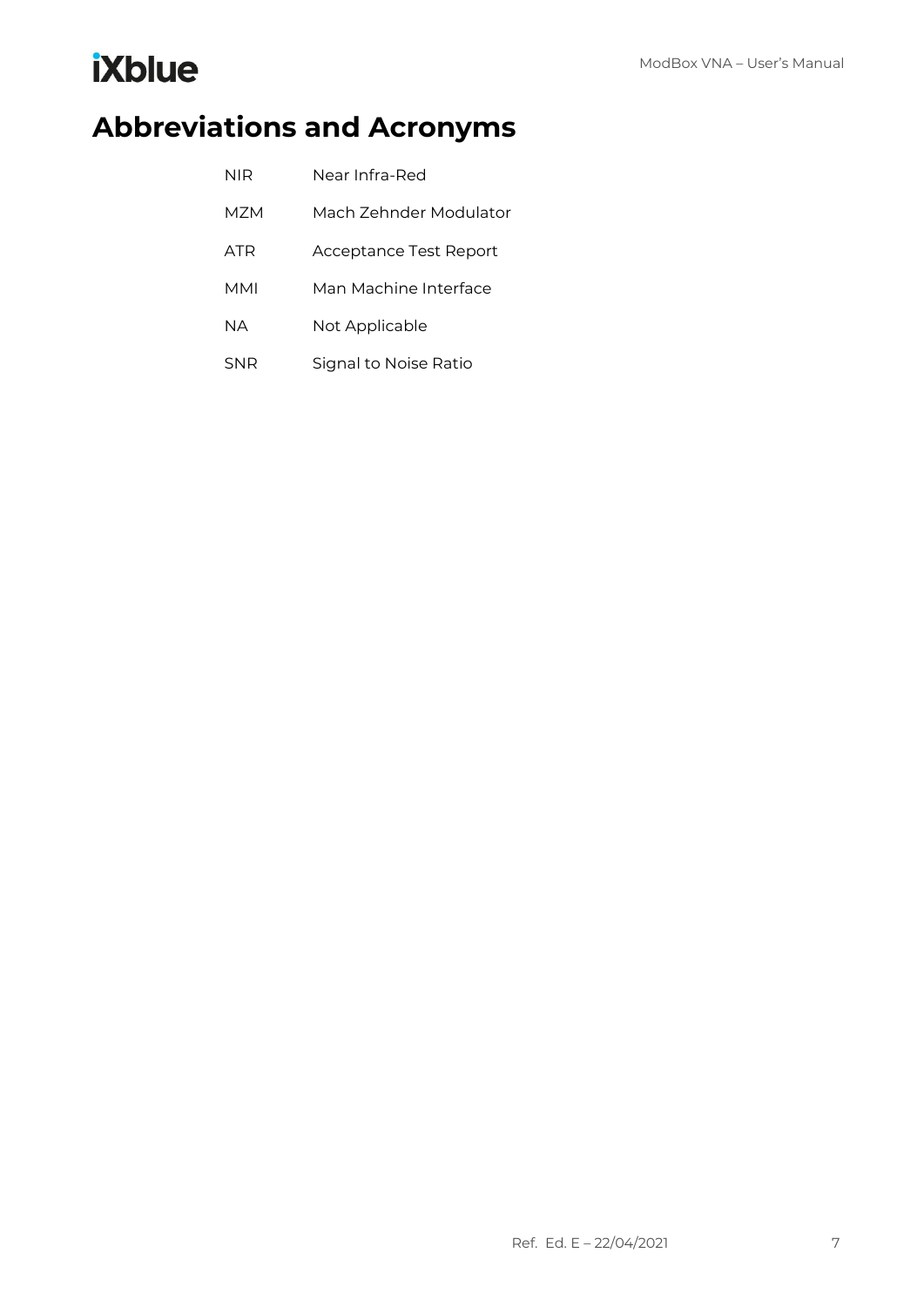### <span id="page-9-0"></span>**Text Usage**

| <b>Bold</b> | Bold text is used for items you must select or click in the                                                  |  |  |
|-------------|--------------------------------------------------------------------------------------------------------------|--|--|
|             | software. It is also used for the field names used into the                                                  |  |  |
|             | dialog box.                                                                                                  |  |  |
| Courier     | Text in this font denotes text or characters that you<br>should enter from the keyboard, the proper names of |  |  |
|             | disk Drives, paths, directories, programs, functions,                                                        |  |  |
|             | filenames and extensions.                                                                                    |  |  |
| Italic      | Italic text is the result of an action in the procedures. It is                                              |  |  |
|             | also used for referencing to other document titles.                                                          |  |  |

### <span id="page-9-1"></span>**Icons**



The **Note** icon indicates that the following information is of particular interest and should be read with care.

### **Important**

The **Important** mention indicates that the following information should be read to forbid or prevent a product dysfunction or a faulty operation of the equipment.



The **Caution** icon indicates that the following information should be read to forbid or prevent product damage.



The **Warning** icon indicates that possible personal injury or death could result from failure to follow the provided recommendation.



The **Advanced/Expert** icon indicates that the described procedure/action is reserved to advanced level of operation.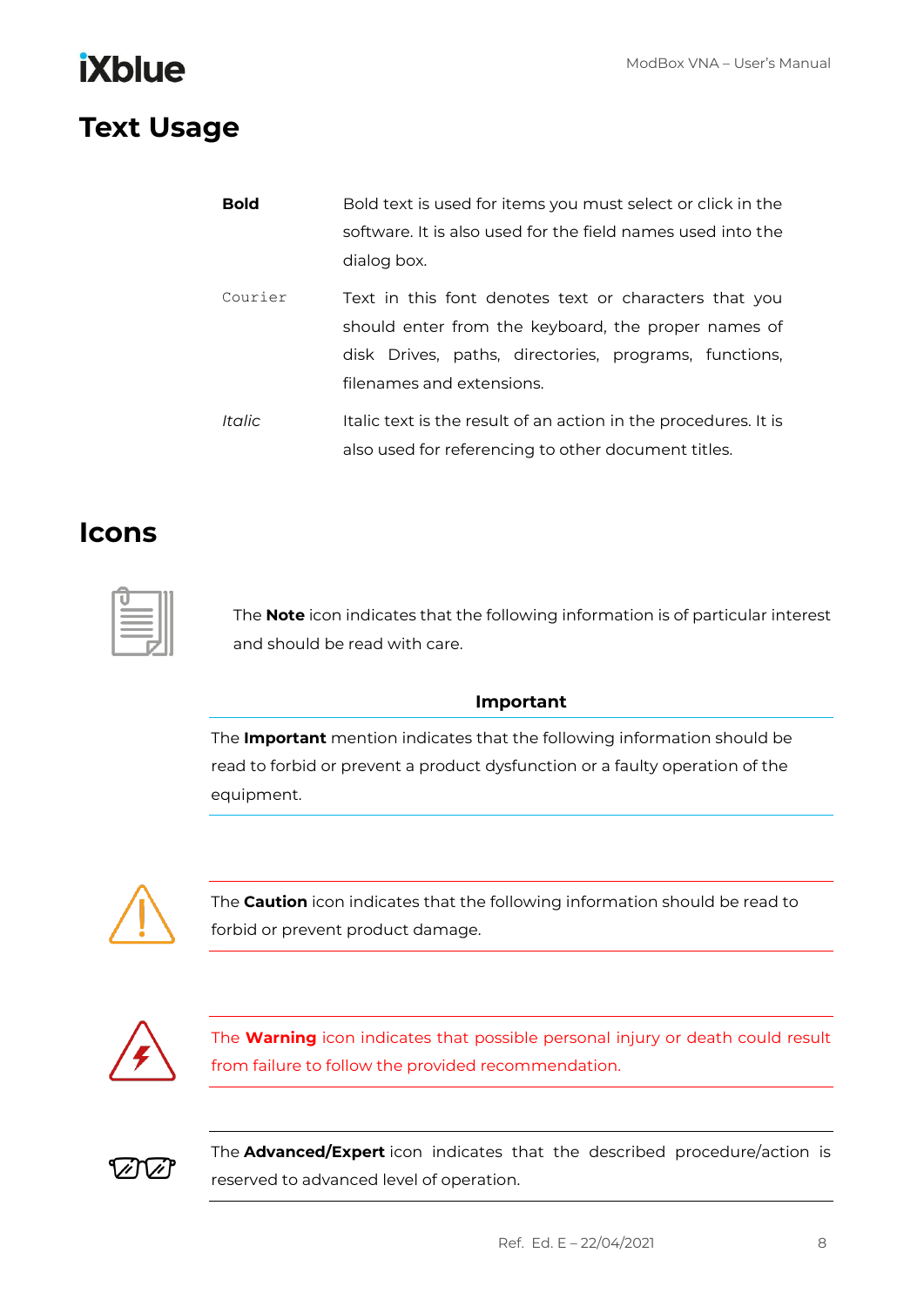## <span id="page-10-0"></span>**Table of Contents**

| 1            |  |  |  |  |
|--------------|--|--|--|--|
| 1.1          |  |  |  |  |
| 1.2          |  |  |  |  |
| $\mathbf{2}$ |  |  |  |  |
| 2.1          |  |  |  |  |
| 2.2          |  |  |  |  |
| 2.3          |  |  |  |  |
| 2.4          |  |  |  |  |
| 2.5          |  |  |  |  |
| 2.6          |  |  |  |  |
| 3            |  |  |  |  |
| 3.1          |  |  |  |  |
| 3.2          |  |  |  |  |
|              |  |  |  |  |
| 4.1          |  |  |  |  |
| 4.2          |  |  |  |  |
| 4.3          |  |  |  |  |
|              |  |  |  |  |
|              |  |  |  |  |
|              |  |  |  |  |
|              |  |  |  |  |
| в            |  |  |  |  |
|              |  |  |  |  |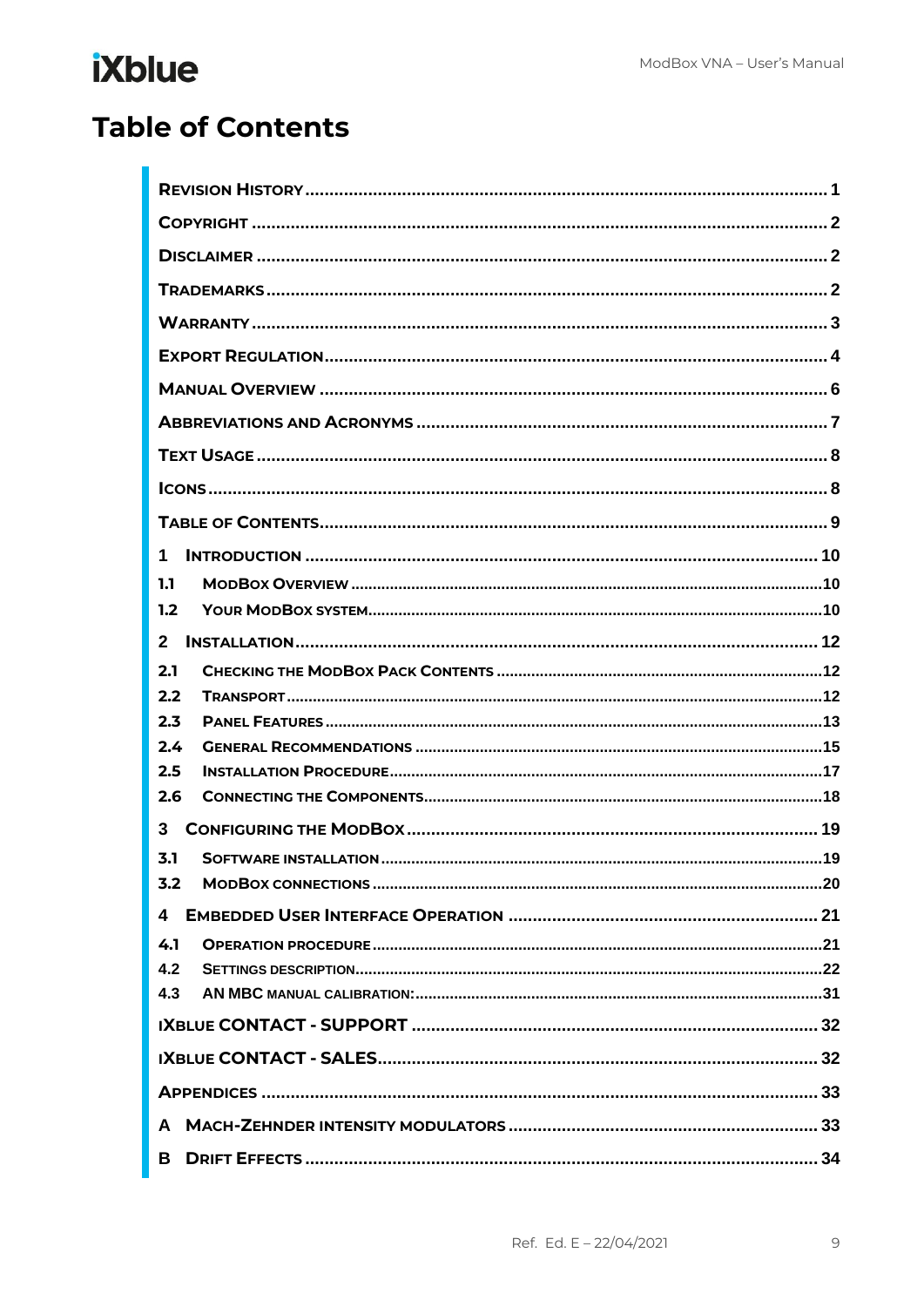## <span id="page-11-0"></span>**1 Introduction**

### <span id="page-11-1"></span>**1.1 ModBox Overview**

ModBox systems are advanced modulation format optical transmitters, laser systems, sensing instruments and application specific modulation units. In the ModBox systems, we use innovative optoelectronics setups with premium components to provide world class modulation solutions to our customers. The ModBox systems address a broad variety of applications including but not limited to analog modulation, all digital format optical communication, ultrafast laser pulse generation, laser pulse picking, spectral broadening, etc. We can also work towards custom systems to exceed some clients' specifications needs. All modulation solutions come with the peace of mind of a bench top, plug & play equipment that can be remotely controlled using a pc.



*Figure 1 – Basic description of a ModBox system*

### <span id="page-11-2"></span>**1.2 Your ModBox system**

### **1.2.1** INTRODUCTION

The ModBox-VNA is a bench top modulation unit intended at expanding vector network analysis features into the optical domain. The ModBox VNA can operate in the C-Band, O-Band, 850 nm and other optical bands with up to 70 GHz bandwidth (-6dB) following customer requests.

This unit will transfer any analog signal from the electrical to the optical domain with the least amount of signal distortion. This electrical signal may be generated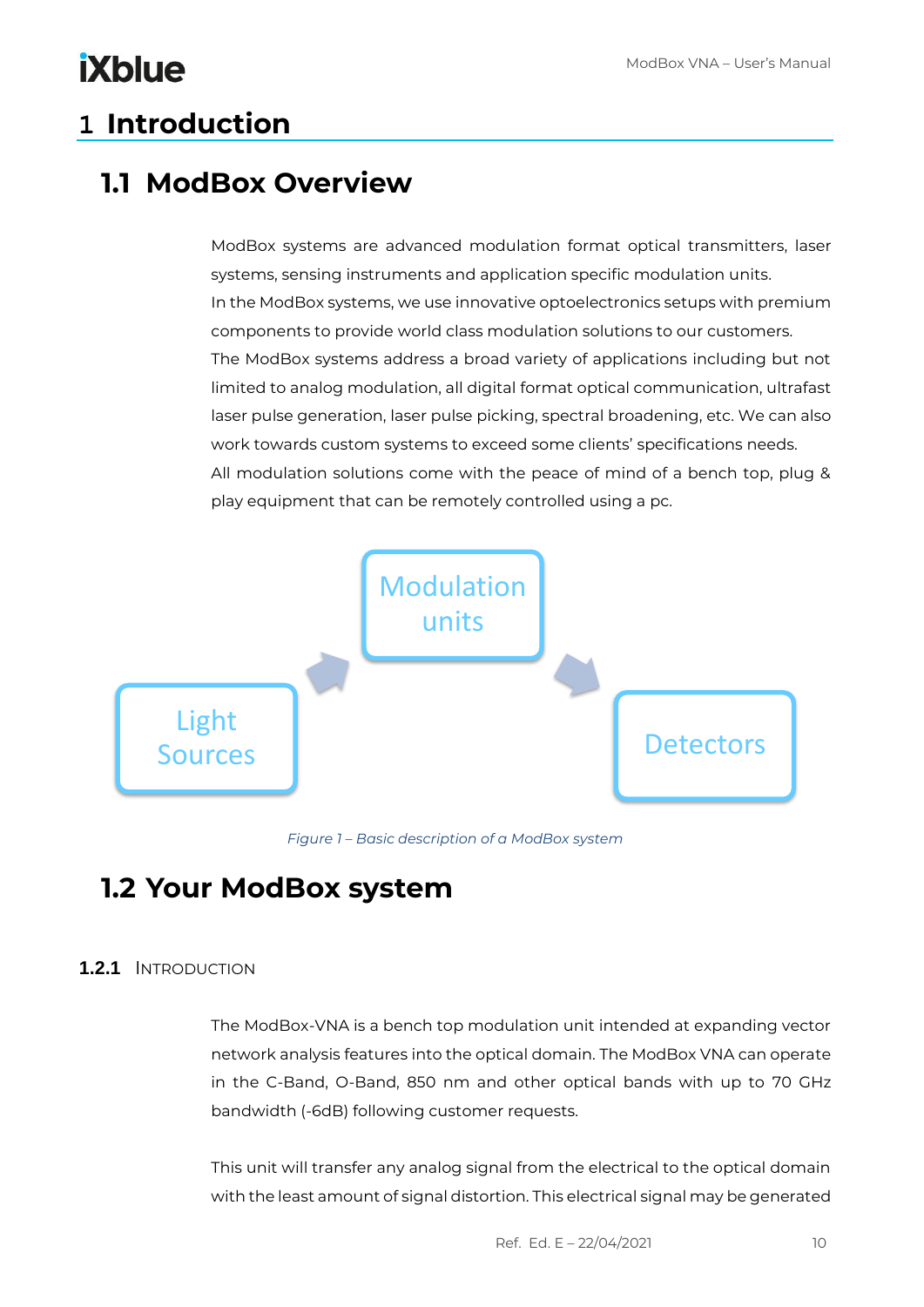by a vector network analyzer. The optical signal obtained at the ModBox output can then be converted back into the electrical domain using an optional reference embedded photodiode. This allows users to characterize high speed optoelectronics components.

The system incorporates a modulation stage based on a large bandwidth custom designed LiNbO<sub>3</sub> Mach-Zehnder analog modulator coupled with high performance control electronics to enhance the linearity stability of the system. Customers can select lasers sources and photodiodes references depending their wavelength and bandwidth requirements.

The ModBox-VNA provides state of the art modulation performance with the peace of mind of a turn-key instrument to R&D and production engineers. This system can be set as a reference in optical telecommunication labs or in tests and production lines.

### **1.2.2** SYSTEM STRUCTURE

The ModBox VNA is a 19" 2U rackable modulation unit integrating:

- A modulation block :
	- $\circ$  One high bandwidth, chirp-free LiNbO<sub>3</sub> Mach-Zehnder analog modulator
	- o A high-performance automatic bias controller to stabilize the modulator hence ensuring a highly stable output operation
- Control electronics to operate the ModBox system either through the front panel controls or through the Ethernet port on the rear panel Optionally the system may embed:
- A laser block integrating an extra low linewidth laser (single line or tunable) with its high precision driver and with output power and wavelength realtime control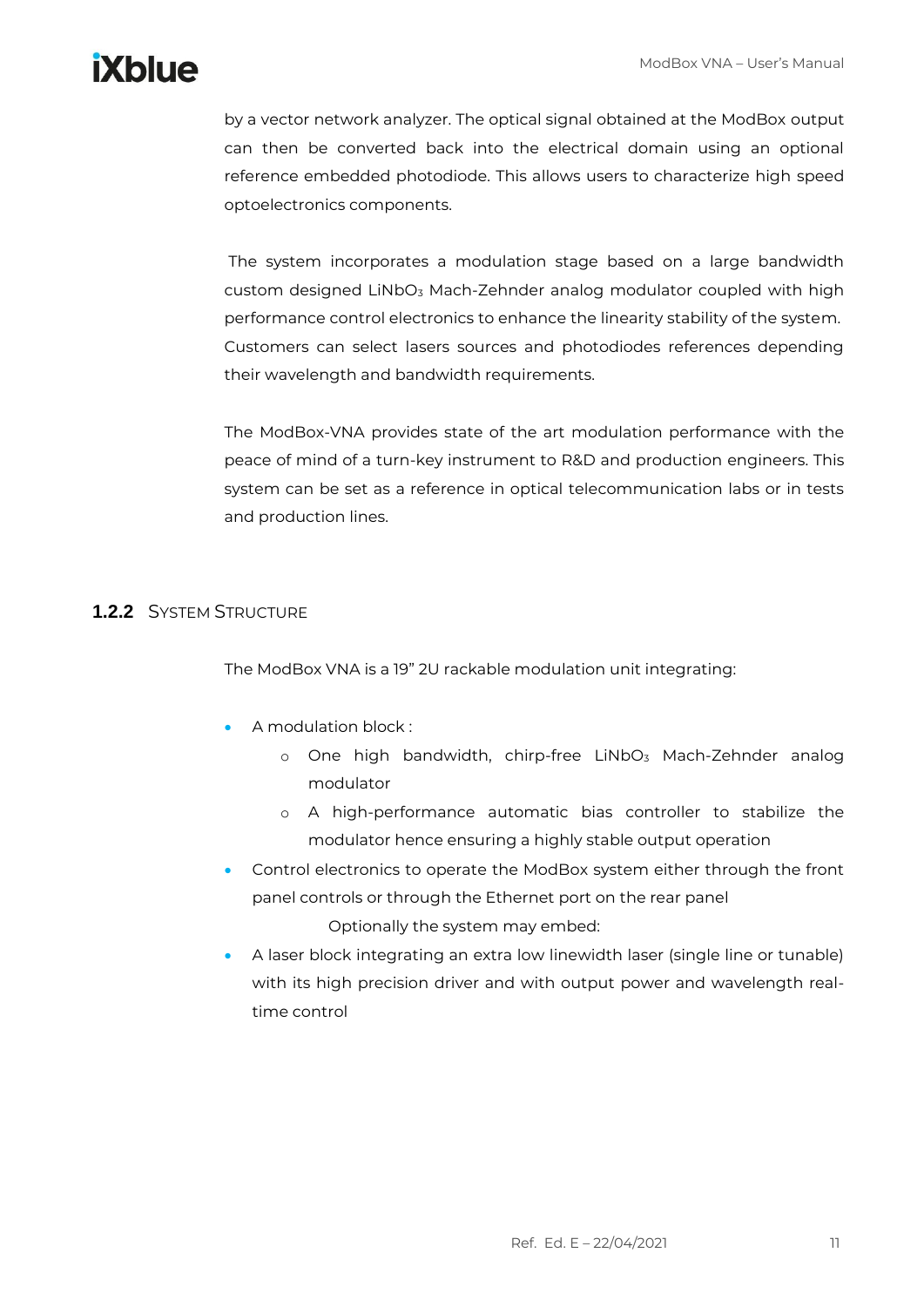## <span id="page-13-0"></span>**2 Installation**

**iXblue** 

### <span id="page-13-1"></span>**2.1 Checking the ModBox Pack Contents**

You have just received your equipment in protective boxes. Before starting the installation, **we recommend checking the contents of the pack and the equipment immediately on receipt of your ModBox System**. Specifically, you should check that all items are present on delivery and that none has sustained damage.

For that, you will find in the shipping case a packing-list detailing all the shipped items. This packing list had been completed and checked for by iXblue shortly before shipment.



On receipt of the equipment, its overall condition should be checked and iXblue informed of any damage suffered during the loading operations. It is highly recommended to contact the insurance company in case damage is found.

Check that the shock label of every parcel is still white.

### <span id="page-13-2"></span>**2.2 Transport**

The ModBox System should always be transported in the package it came in.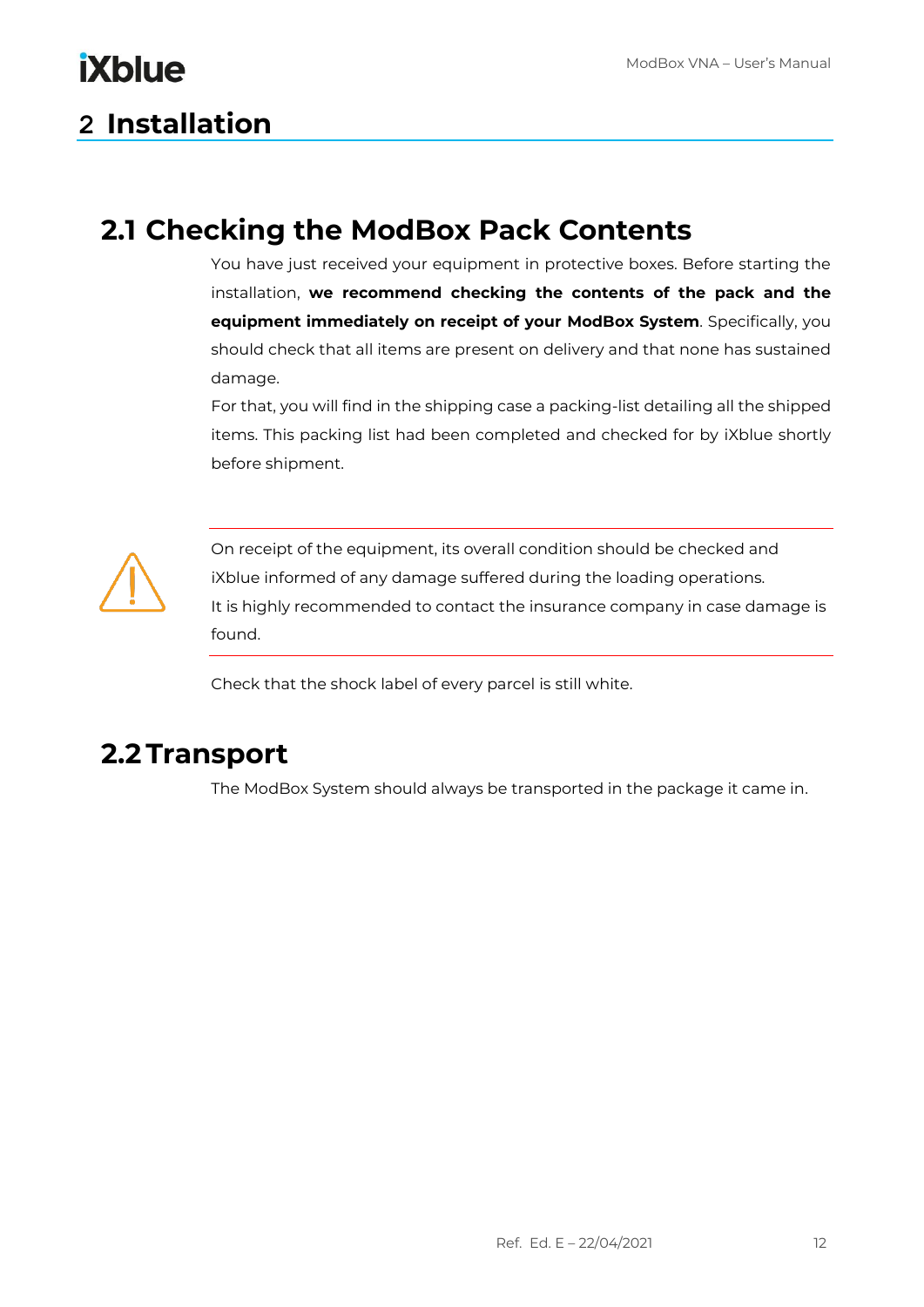## <span id="page-14-0"></span>**2.3 Panel Features**

### **2.3.1** FRONT PANEL



<6>

*Figure 2: ModBox Front Panel*

#### <1> LCD touch screen display:

Allows front panel system control and displays all necessary information to run the system

<2> Laser Key switch & Led:

Enables/disables laser channel(s).

<3> RF In:

RF input :2.92 mm RF connector or 1.85 mm RF connector

<4> Mod Out:

Modulation Optical Out

### <5> ON/OFF Button:

Turn ON or OFF the embedded control system and its touch screen display.

#### <6> USB Ports

These USB ports may be used to attach a mouse, a keyboard or a USB memory stick. Keyboard and mouse may be used to interact with the ModBox's embedded User Interface, though it was made to be used entirely with the touchscreen. The USB stick may be used to export or import settings, update the firmware, or save recorded MBC data.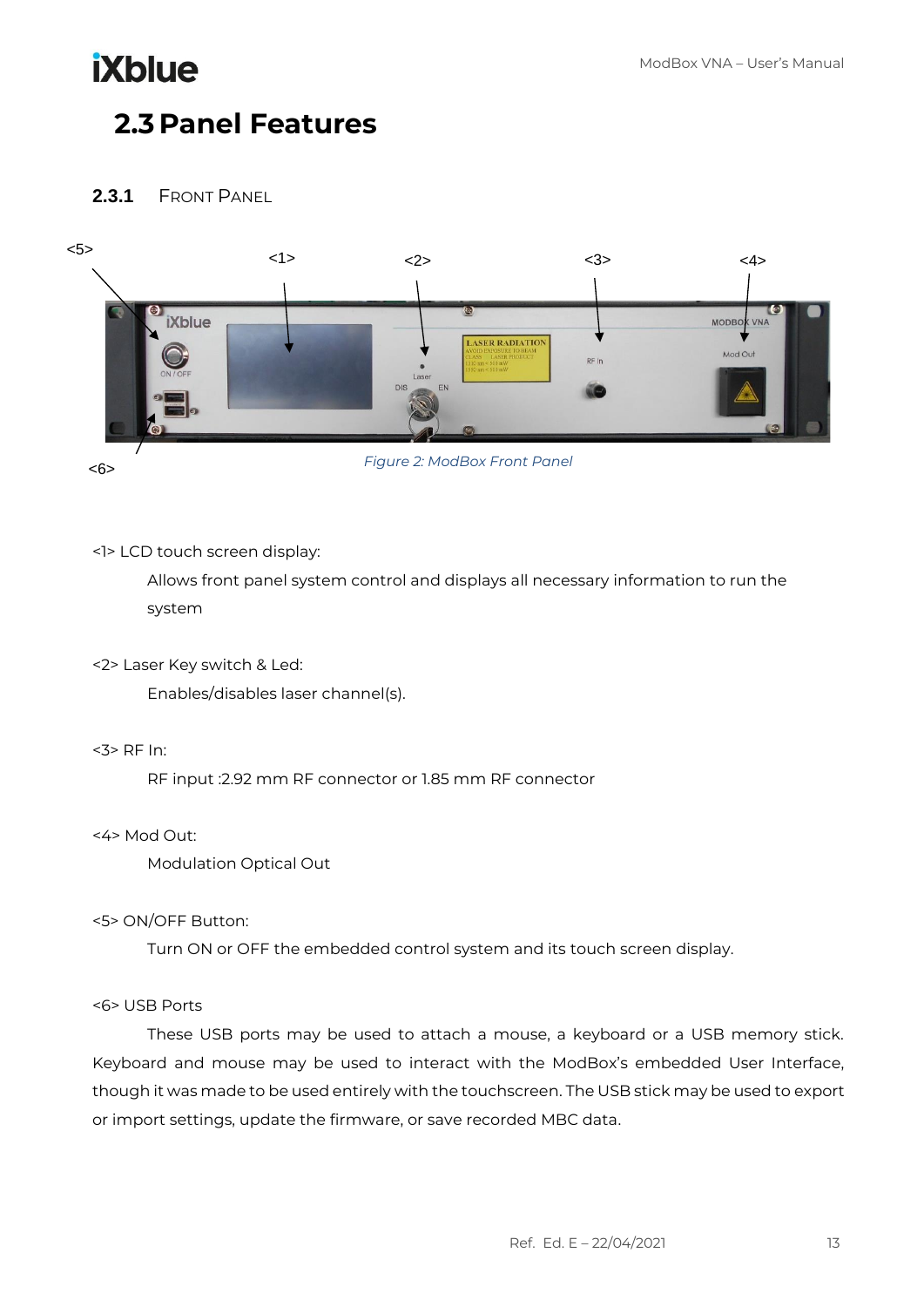

### **2.3.2** REAR PANEL



*Figure 3: ModBox Rear Panel*

<1> Internal ground port:

This port connects to the internal ground.

<2> Mains power supply socket and general mains switch:

Fuse socket accepts 5\*20 mm sized fuse (2A, quick action)

#### <3> Fans:

This ensures excess heat removal

#### <4> RJ45 ethernet port

Allows network connection to the ModBox for Remote Control purposes.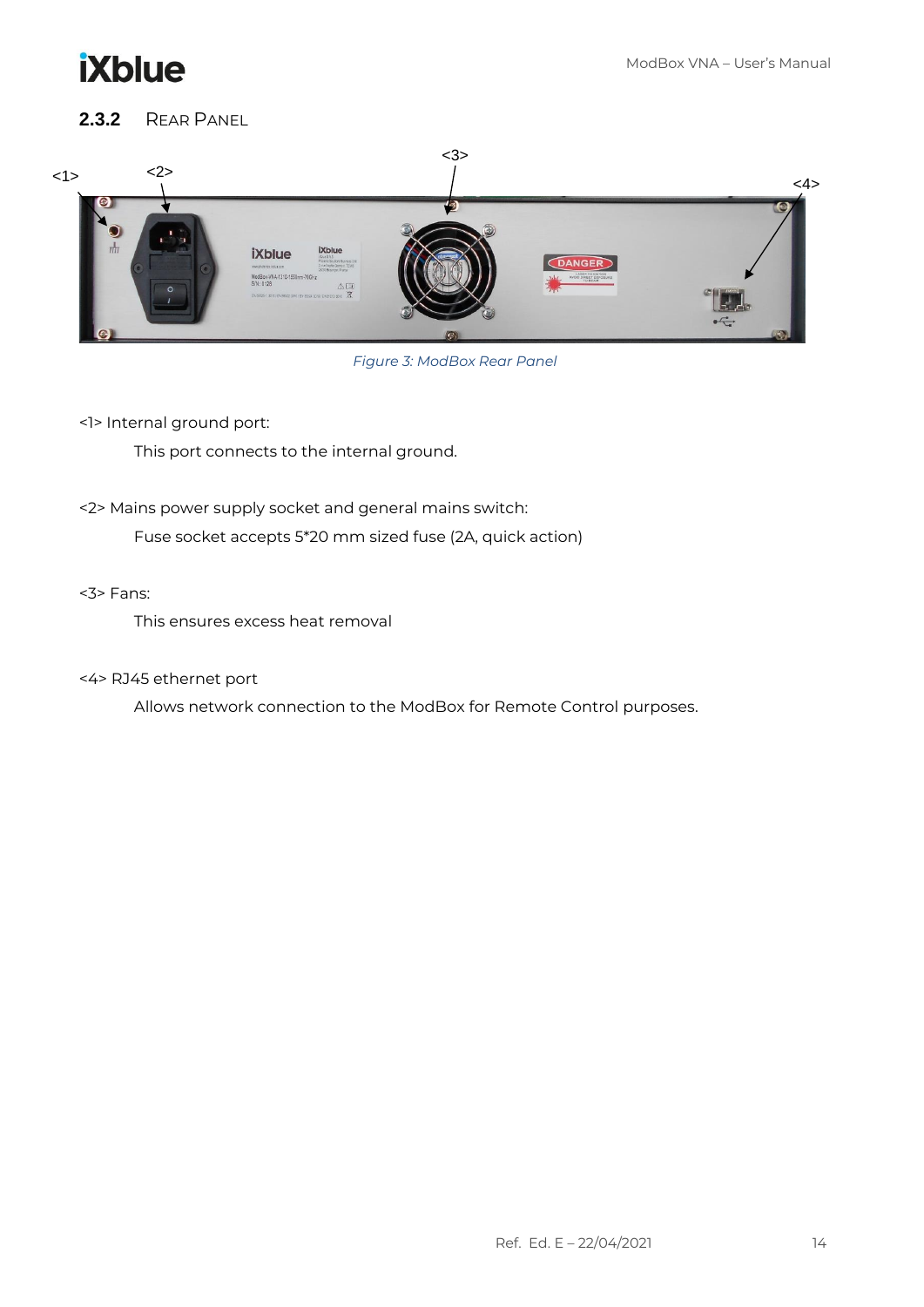## <span id="page-16-0"></span>**2.4General Recommendations**



Make sure that the optical patch cords connected to the Mod out and Ctrl optical ports are cleaned. Failure to do so may induce optical losses and possible damage to the optical fiber end tips.



Make sure there is enough clearance below and behind the unit to ensure proper excessive heat removal by ventilation.

The ModBox is intended to operate from a power source that does not apply more than 265 V RMS between the supply conductors or between any supply conductor and the ground.



The ModBox chassis is connected to earth via the power supply cable. A protective ground connection by way of the grounding conductor in the power cord is essential for safe operation. A dedicated ground plug is available on the rear panel. In order to avoid potential injuries, insert the power cable only into a socket outlet provided with a protective earth contact. Before switching on the instrument, check that the electrical installation complies with the local safety requirements.

Only use specified power cord and connector for your product. This power cord should always remain in good condition.



This product is a **class III-R** fiber laser.

Invisible laser radiation when the product is operating with fiber disconnected.

AVOID DIRECT EXPOSURE TO THE BEAM: Never operate with a broken fiber or with fiber disconnected.

AVOID EYE OR SKIN EXPOSURE TO DIRECT OR SCATTERED RADIATION. NEVER LOOK INTO THE BEAM PATH. KEEP ALL BODY PARTS AND REFLECTIVE MATERIALS OUT OF THE BEAM PATH.



To avoid personal injuries, do not operate this instrument without the protective cover of the chassis. Do not make any attempt to service or maintain the ModBox system.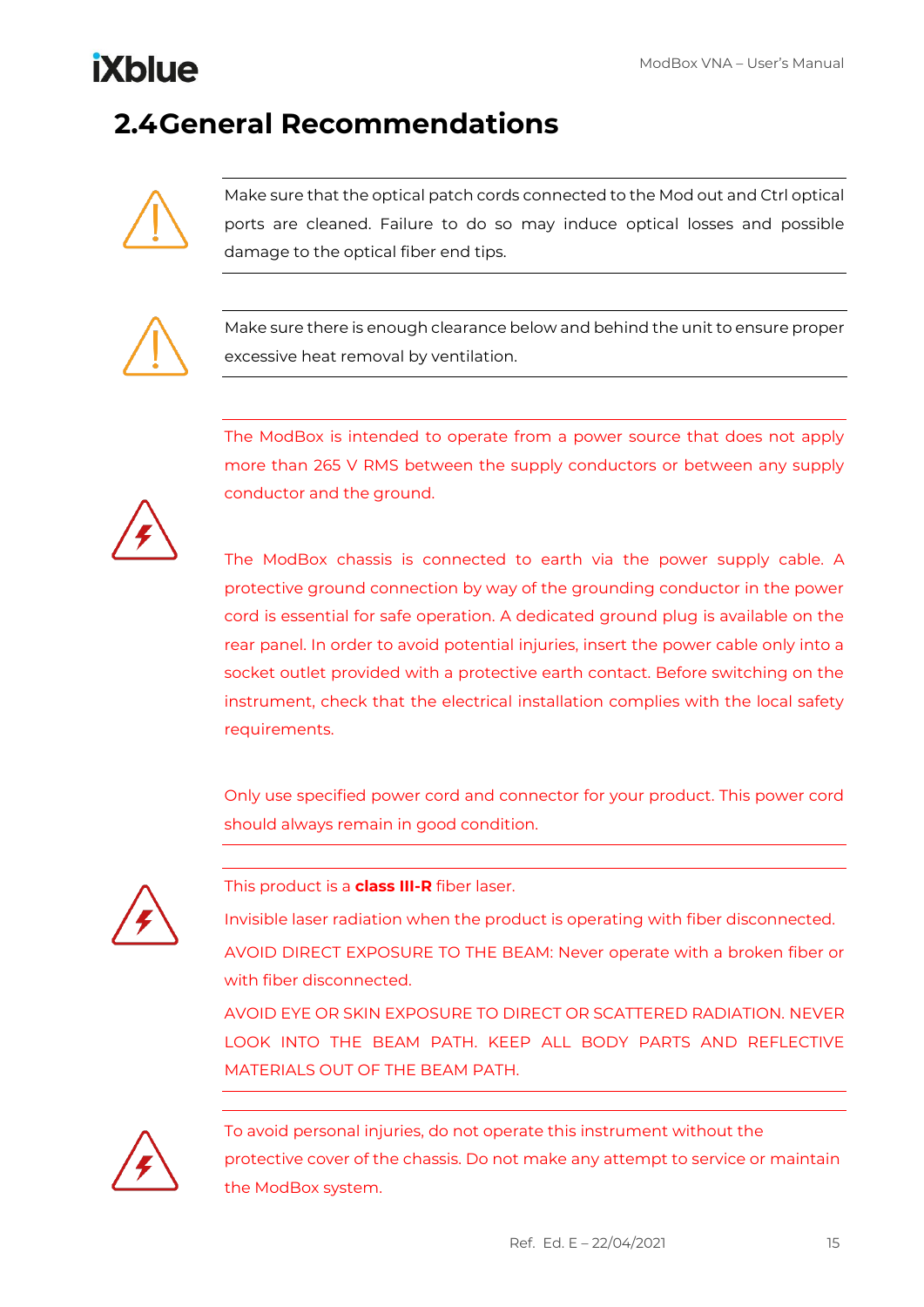Should you need any help, contact iXblue staff to get customer service support.



The ModBox is designed for indoor use. To avoid personal injuries do not expose the instrument to water or excessive moisture. Do not operate the instrument in the presence of inflammable gases or fumes.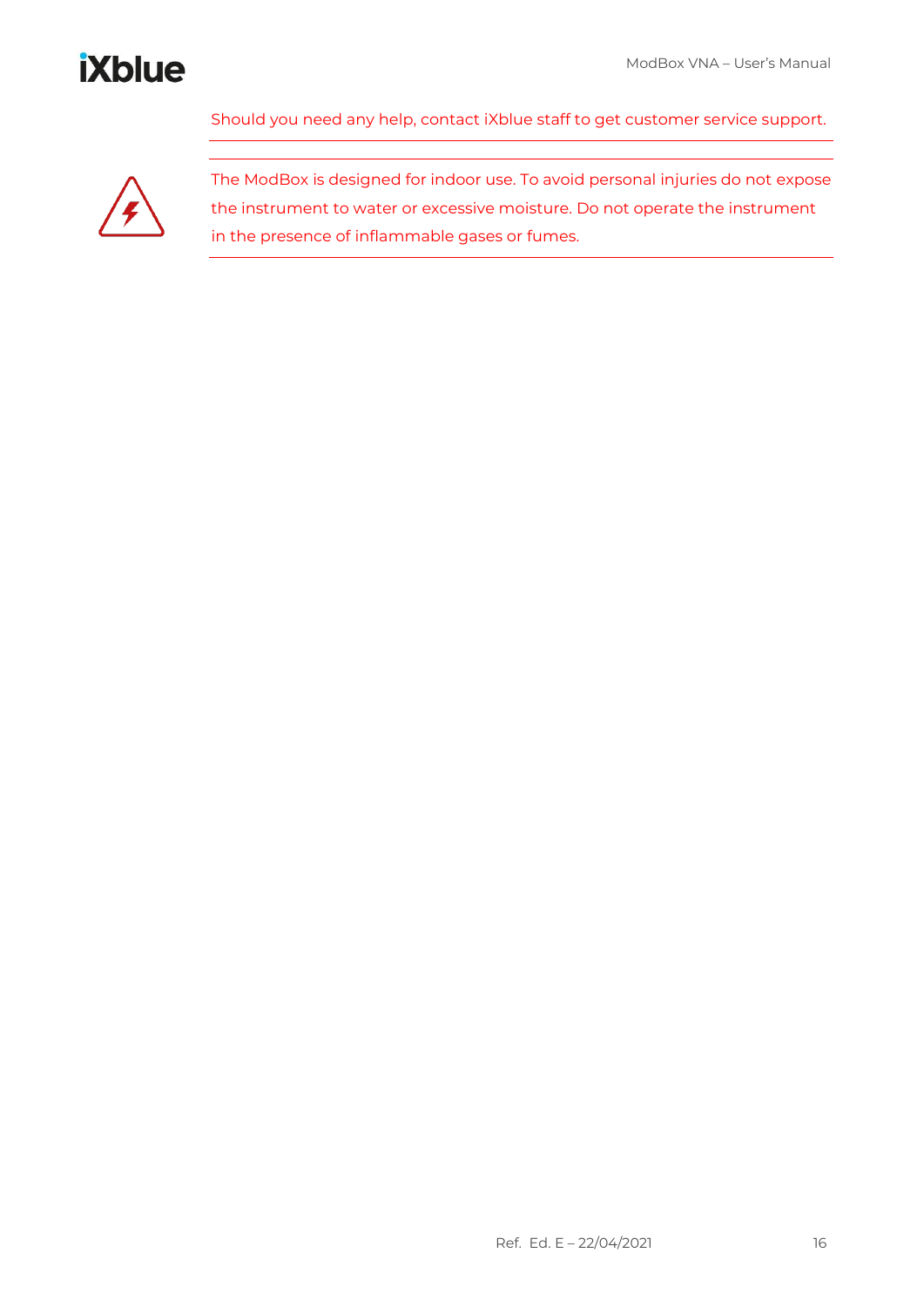### <span id="page-18-0"></span>**2.5 Installation Procedure**

During the installation process you may need the following document and devices:

- User's Manual
- ATR
- Country specific power cord
- iXblue ModBox USB flash drive
- Ethernet cable

#### **Step Action**

- 1. Make sure the general mains switch is in OFF position (<10>, rear panel)
- 2. Set the instrument on top of flat stable surface
- 3. Make sure the air is allowed to circulate freely around the instrument to ensure proper cooling and to avoid dust accumulation (especially on the back of the system).

### **Caution**

Failure to ensure proper cooling may affect ModBox performances and may induce damages to the system.

- 4. Use the proper cord for your location
- 5. Connect the end of the power supply cord to the ModBox rear panel power socket and plug the other end to the proper voltage mains supply point. The ModBox is equipped with self-regulating power supply that adapts automatically to AC 110V/ 60Hz and 220 V/50 Hz.
- 6. For ModBox remote control, connect your control PC to the RJ45 ethernet socket located on the back panel, <13>.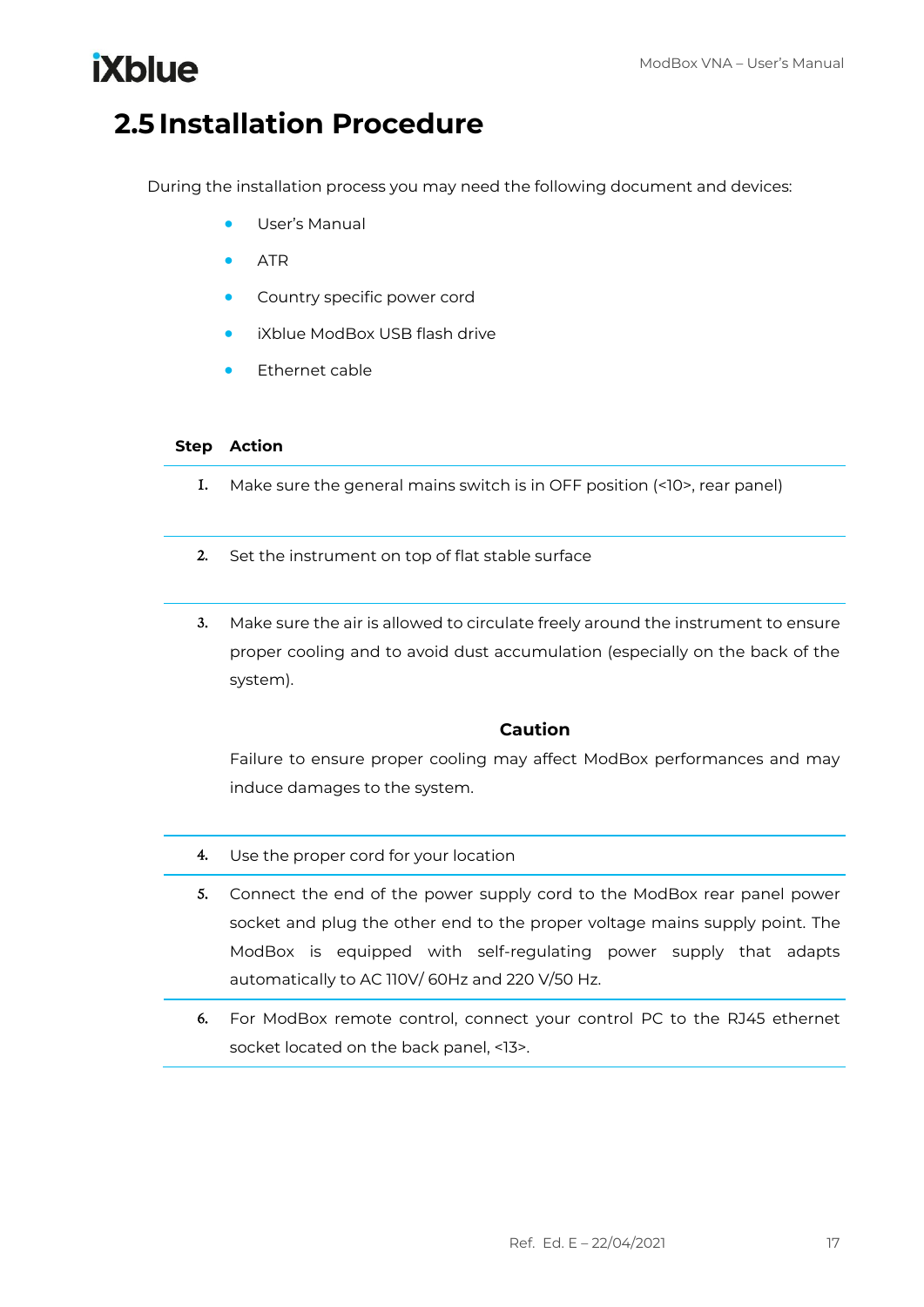## <span id="page-19-0"></span>**2.6Connecting the Components**

**iXblue** 

Here we will describe how to connect the ModBox system to your application.

| <b>Step</b> | <b>Action</b>                                                                     |
|-------------|-----------------------------------------------------------------------------------|
| Ι.          | You should prepare at least 2 optical fiber patch cords (with FC or SC connectors |
|             | depending purchased option) to use the ModBox system with the embedded            |
|             | reference photo receiver (if you purchased this option). Make sure that the fiber |
|             | connector end facets are clean before using them with the ModBox.                 |
| 2.          | You should also prepare an electrical PRBS data signal to be fed in the system,   |
|             | you will need a 2.92 mm or 1.85 mm RF connector cable to connect with the         |
|             | ModBox RF input.                                                                  |
| 3.          | Connect one of the laser optical output fiber connectors to a power meter using   |
|             | an optical fiber patch cord (delivered with the ModBox).                          |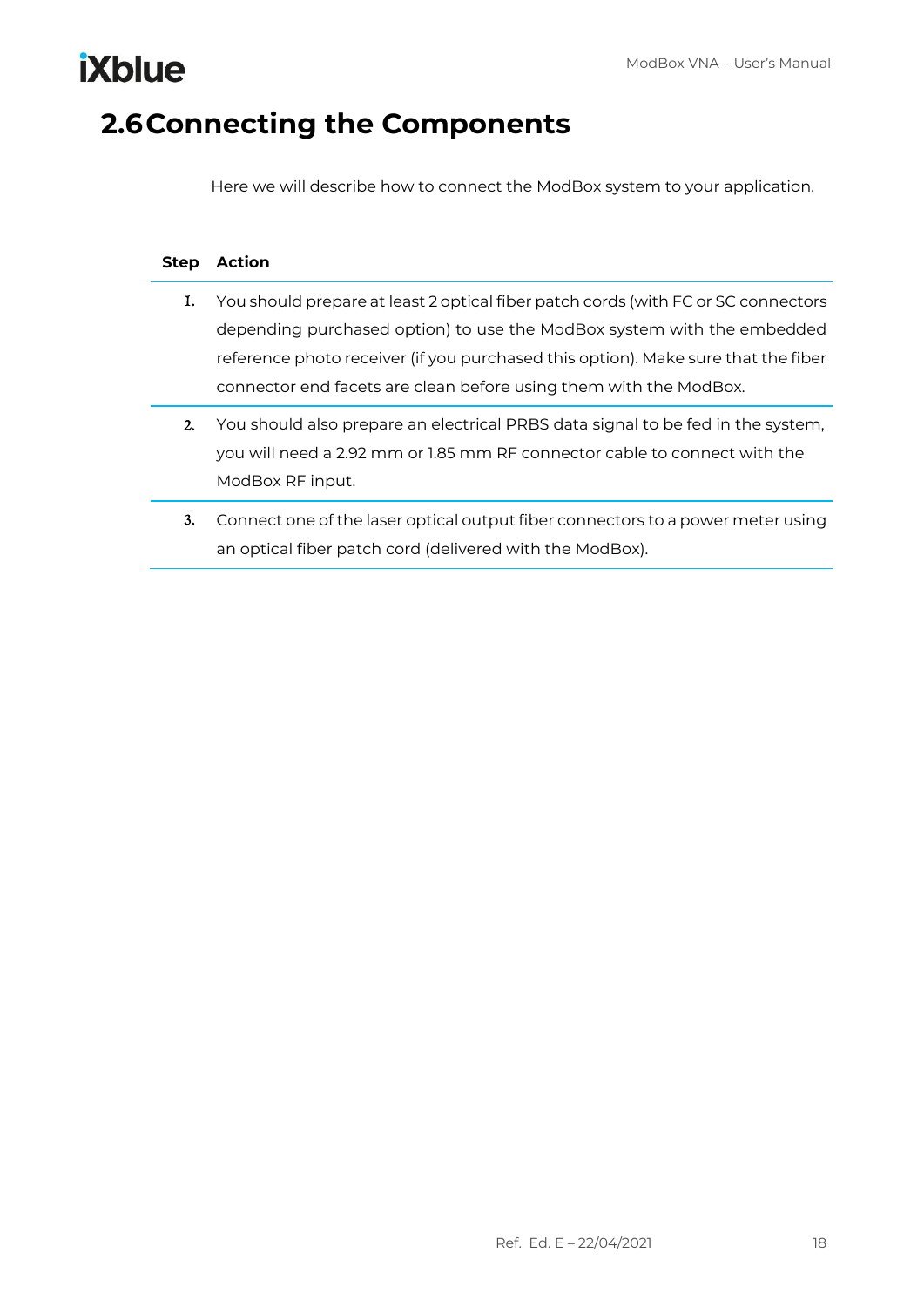## <span id="page-20-0"></span>**3 Configuring the ModBox**

### <span id="page-20-1"></span>**3.1 Software installation**

Users can operate the ModBox system using the touchscreen interface on the front panel. Once the system is started, the ModBox interface application is launched, and the system is now ready for operation.

A remote-control Graphical User Interface (GUI) can be found on the USB flash drive delivered with the ModBox. The executable file is called **RemoteVNA.exe**. This software requires the .NET Framework to be installed. If your system is running **Windows 10**, you do **not** need to do anything before **double clicking the file**.

If you are running a previous version of Windows, you may need to install the .NET Framework, but chances are that it may already be installed on your system. If it is not installed yet, **or** if you do not know if it is, run the setup called **dotNet Framework Setup (v4.8).exe** (this requires administrator privileges).

If the Framework was already installed, you will encounter the following kind of error message:



**Details** 

.NET Framework 4.8 or a later update is already installed on this computer.

If that is the case, close the error window and run the remote control software.

You are free to copy and place the **RemoteVNA.exe** file wherever you want. There is no additional setup procedure and you can run the software on any Windows machine as long as the .NET Framework is installed.

To remotely connect to the ModBox using the **RemoteVNA** software, you will require the ModBox's IP address and enter it in the text box at the top of the window:

| ModBox IP address: | 192 168 0 20 | Connect |
|--------------------|--------------|---------|
|                    |              |         |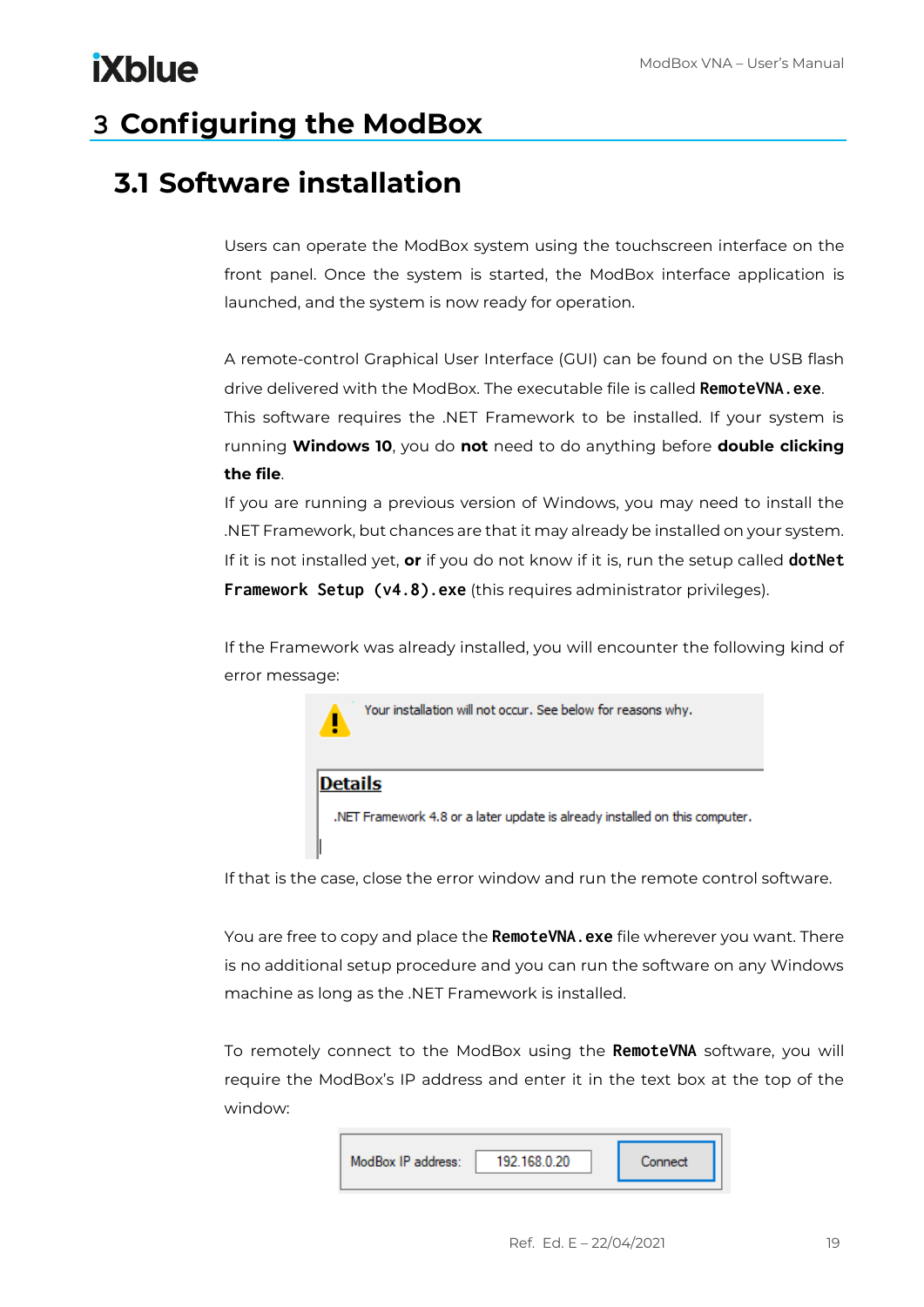# **ixblue**

If you need help retrieving the ModBox's IP address, please report to the Network [Configuration section](#page-29-0) (p. 28) of this document.

Once the software is connected to the ModBox, please report to the Operation [Procedure section](#page-22-2) (p. 21) of this document for details about the ModBox's settings:

| <b>IX</b> Remote VNA ModBox Control v1.0<br>$\times$<br>п |                                                    |               |                        |  |
|-----------------------------------------------------------|----------------------------------------------------|---------------|------------------------|--|
| 172 20 76 135<br>ModBox IP address:                       | <b>Disconnect</b>                                  | <b>iXblue</b> |                        |  |
| 1310 nm                                                   | <b>MBC</b>                                         |               |                        |  |
|                                                           | 0.000<br>÷<br>Bias Value (V):                      | Running Mode: | <b>AUTO</b>            |  |
| H<br>0.0<br>Power (%):                                    | Reset<br>Save                                      | Polarity:     | $QUAD+$                |  |
| 쉐<br>0,0<br>Temperature (%):                              | Photodiode Gains (%)<br>≑∥<br>5,5<br>Laser Coarse: | VPDL: 0,00 V  |                        |  |
| 1550 nm                                                   | $\div$<br>0.2<br>Laser Fine:                       |               |                        |  |
|                                                           | ≑∣<br>15.9<br>Modulator Coarse:                    | VPDM: 0,00 V  |                        |  |
|                                                           | $\div$<br>0.4<br>Modulator Fine:                   |               |                        |  |
| 쉐<br>0,0<br>Power (%):                                    |                                                    |               |                        |  |
| ÷۱<br>0.0<br>Temperature (%):                             |                                                    |               | ModBox Software v1.0.0 |  |

*Figure 4: Remote Control GUI*

(Every setting in this GUI can be found on the front panel's embedded system)

### <span id="page-21-0"></span>**3.2ModBox connections**

The user may attach a mouse and/or a keyboard to the system for alternative browsing through the embedded control interface. Note that the system was made to be controlled using exclusively the touchscreen display.

The user may also connect a USB storage device to the system for file sharing using either one of the USB slots on the front panel.

The **"Mod Out"** fiber patch cord may be attached to a photodiode using proper inline attenuation so that the receiver is not overloaded (which may lead to permanent damages if crossing the absolute ratings bounds).

Finally, the system may be connected to a local network for remote control using the Ethernet slot on the back panel.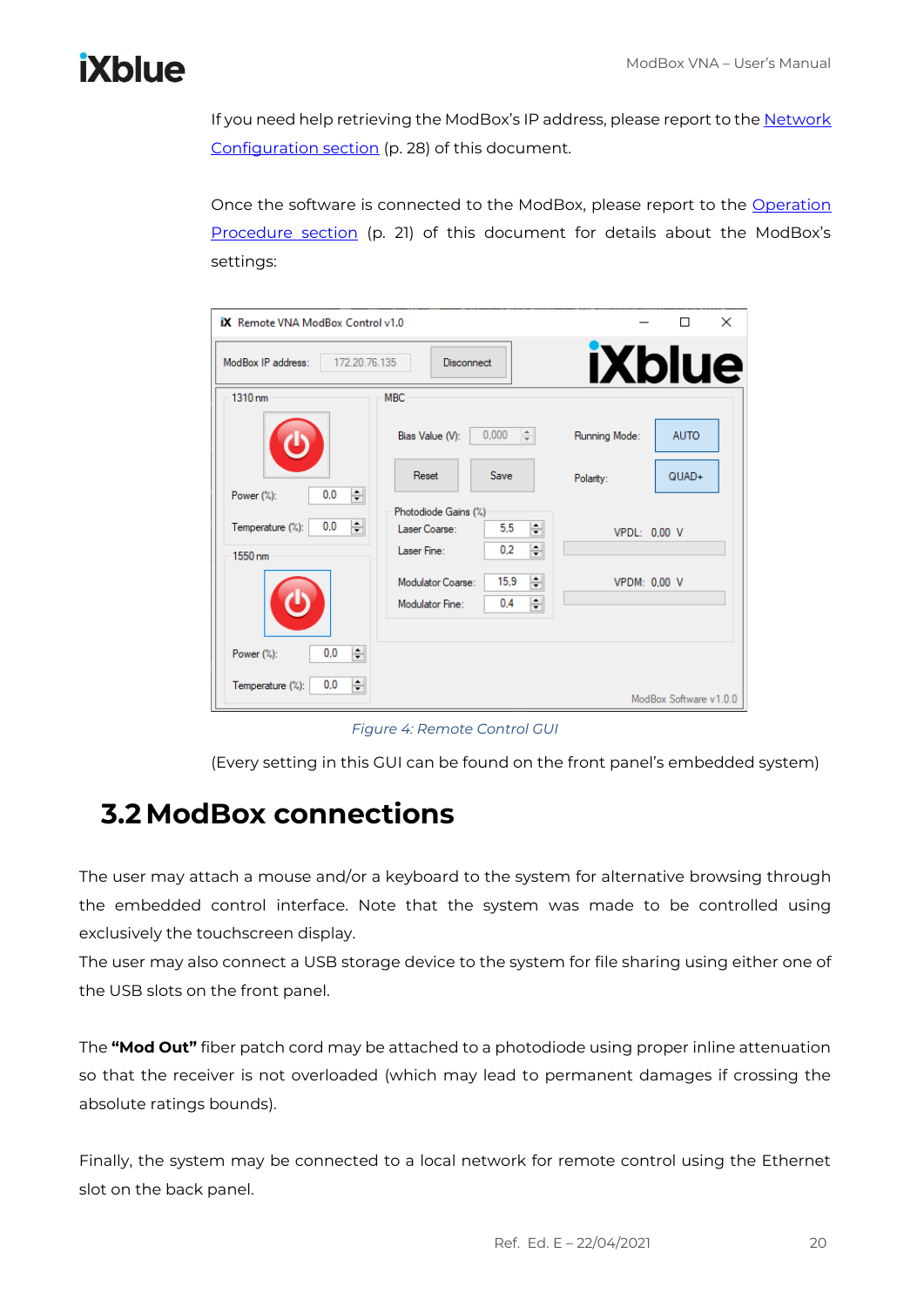## <span id="page-22-0"></span>**4 Embedded User Interface Operation**

<span id="page-22-2"></span>We consider here that the user has installed the hardware items related to the ModBox system. We also consider that the user is familiar with ModBox configurations and that the ModBox configuration is presently set.

### <span id="page-22-1"></span>**4.1 Operation procedure**

### **Step Action**

- 1. Turn on the ModBox general mains switch <10>.
- 2. The ModBox system will initialize and check critical components operation. The following screen will be displayed after the ModBox interface has controlled the hardware conditions and settings:



*Figure 5: Main Tab*

First, we need to start a laser:

To do that you have to switch the laser key (<2>, front panel) to the **EN** position, then turn on one of the lasers using the corresponding **ON/OFF** button.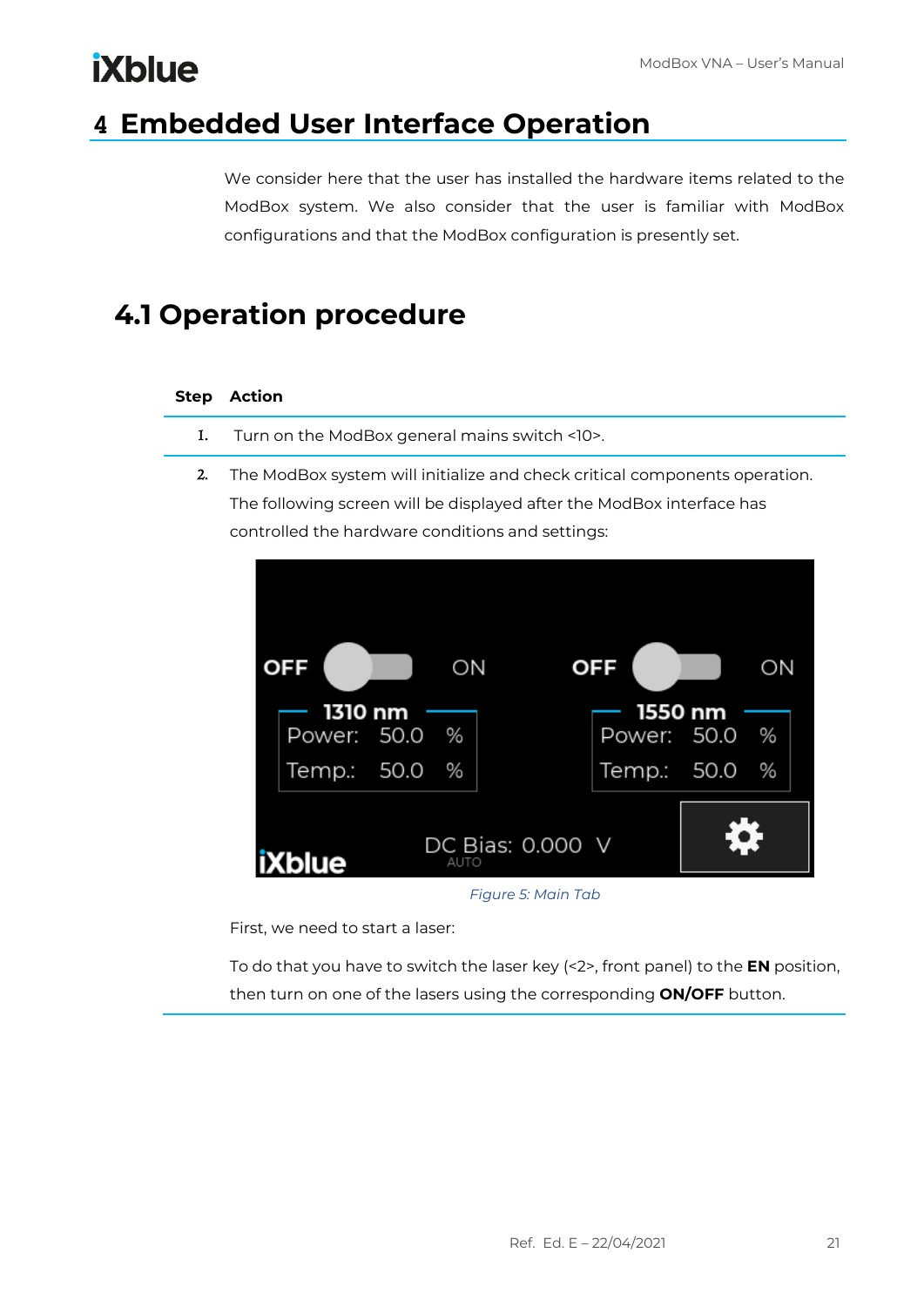| <b>Step</b> | <b>Action</b>            |                          |                             |                |
|-------------|--------------------------|--------------------------|-----------------------------|----------------|
|             |                          |                          |                             |                |
|             | OFF                      | ON                       | <b>OFF</b>                  | ON             |
|             | 1310 nm<br>Power: 50.0 % |                          | 1550 nm<br>Power: 50.0      | $-\frac{9}{6}$ |
|             | Temp.: 50.0              | %                        | Temp.: 50.0                 | %              |
|             | <b>iXblue</b>            | DC Bias: 0.000 V<br>AUTO |                             |                |
|             |                          |                          | Figure 6: Main Tab Laser on |                |

Wait few seconds and the MoxBox will be ready to use.

## <span id="page-23-0"></span>4.2 Settings description

When you click on the settings gear, you will be able to change some ModBox parameters:

| Configuration |  |                     | Х             |
|---------------|--|---------------------|---------------|
| <b>MBC</b>    |  | General<br>Settings |               |
| 1310 nm       |  |                     |               |
| 1550 nm       |  | About               |               |
|               |  |                     | 172.20.76.125 |

*Figure 7: Setting Tab Laser on*

#### **Step Action**

1. Press the **MBC** button: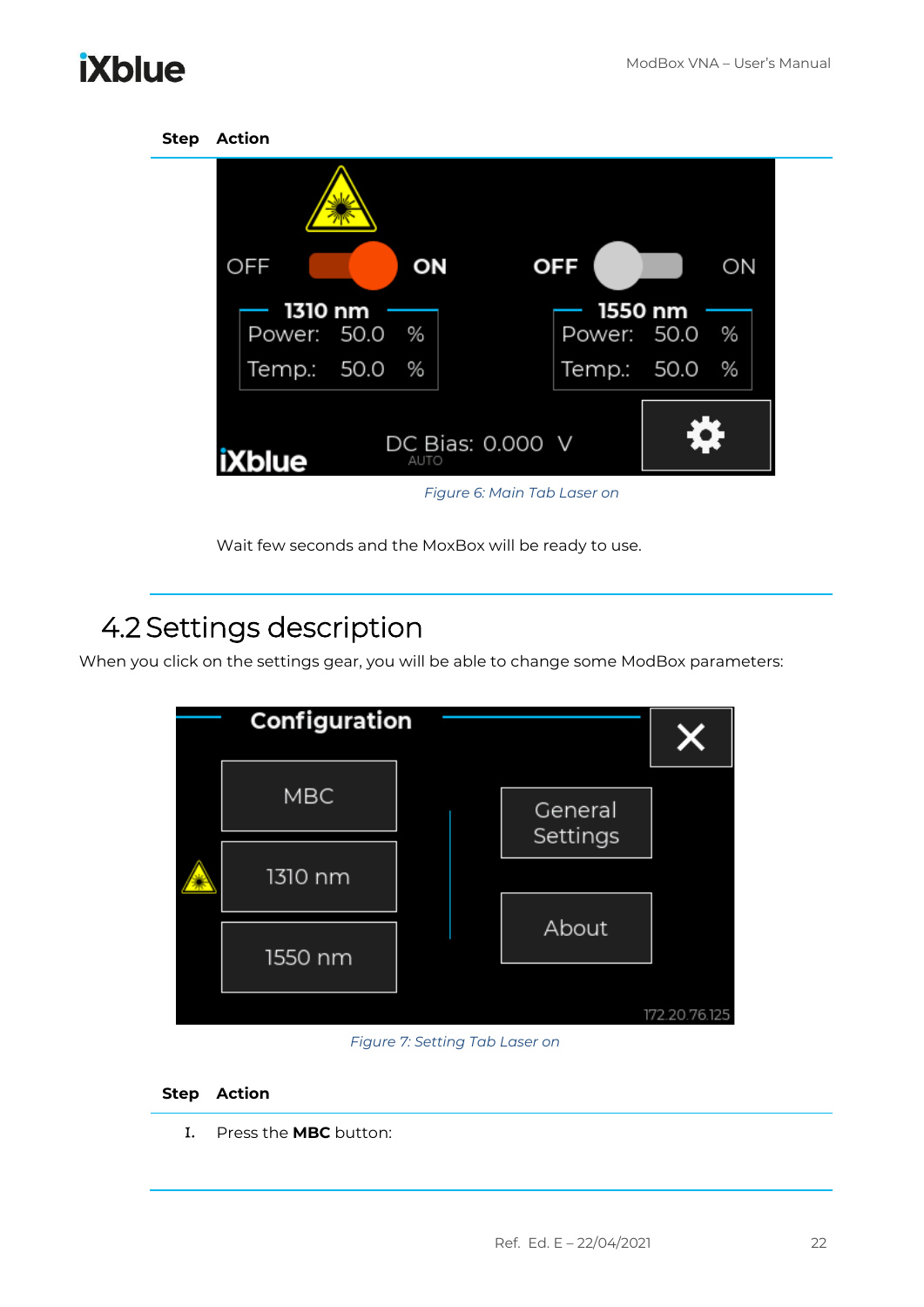#### **Step Action**

Depending on your order, the ModBox may include either a **Digital** (DG) or an **Analogic** (AN) MBC.

Ignore this step and step 2 if your ModBox includes a **Digital MBC** (see step **3**).



*Figure 8: AN MBC Feedback tab*

**Running Mode/DC Bias: This** parameter allows the user to switch between automatic and manual mode.

In manual mode, you can set the bias voltage manually using the following Bias Value parameter: you can set it between -10 V and 10 V.

In automatic mode, the system computes the bias voltage automatically: in that case the bias value may not be manually adjusted. However, you can initiate a rescan: the system will scan through the modulator's bias voltage values and restart the loop control.

In the case you want the system to be ran automatically, select AUTO for the running mode.

- **Polarity:** select locking point Quad+ (positive slope) or Quad- (negative slope).
- **Save:** Save MBC parameters so that they can be restored the next time the ModBox is rebooted.
- **Calibrate:** Auto set MBC parameters.
- **Reset:** Reset feedback loop. Useful after a PG gains modification.
- **Graph:** Useful to save DC bias value over time for stability testing.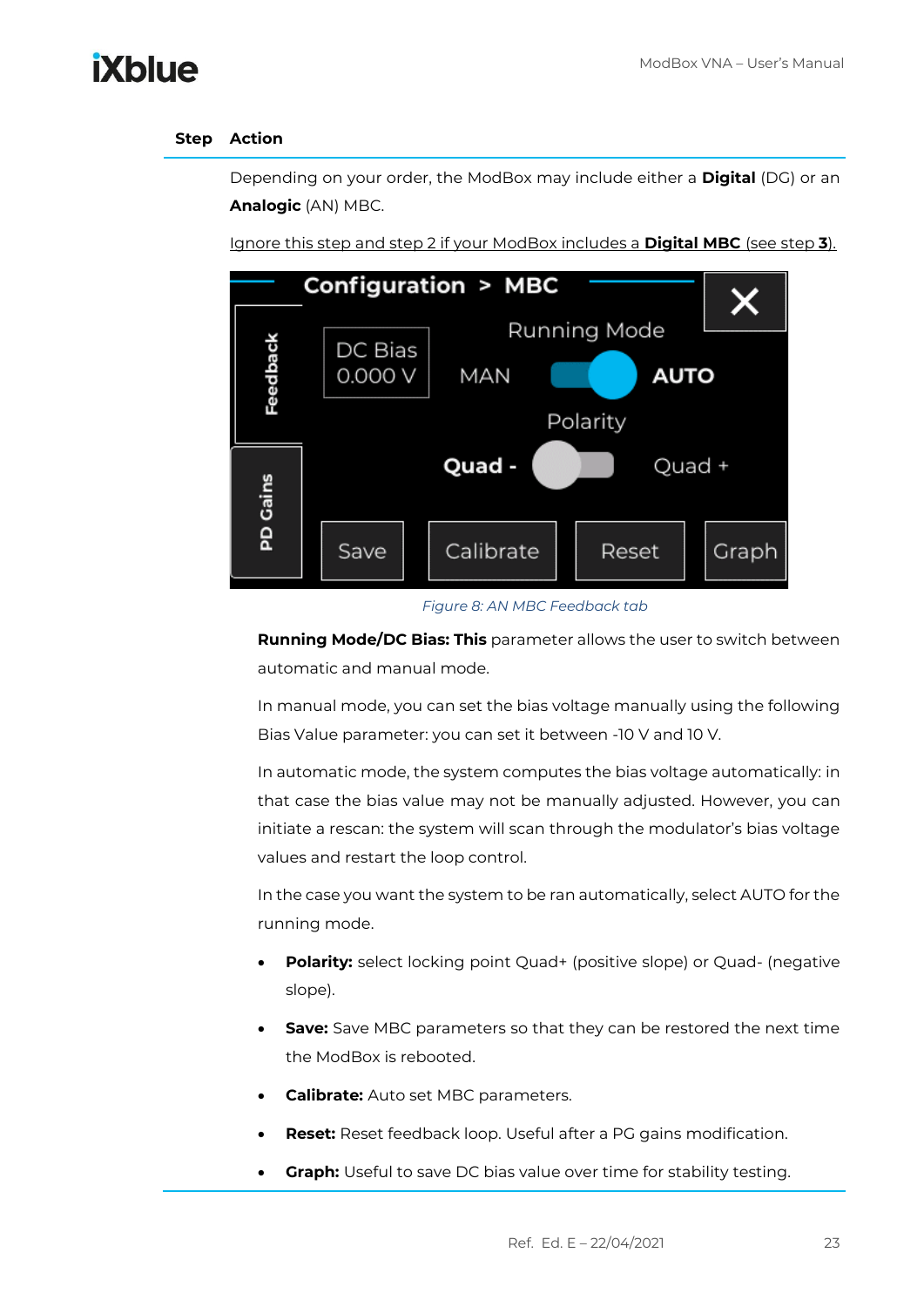#### **Step Action**



*Figure 9: AN MBC Voltages tracking*

2. Click on PD Gains:



*Figure 10: AN MBC PD Gains tab*

- *Gain Coarse/Fine:* Used to calibrate the feedback. Adjust both to move feedback locking point to the value you want.
- *VPDL/VPDM:* Indicate feedback state. In auto mode, VPDM must be equal to VPDM at quad point.
- 3. Ignore this step if your ModBox includes an **Analogic MBC** (see step **1**).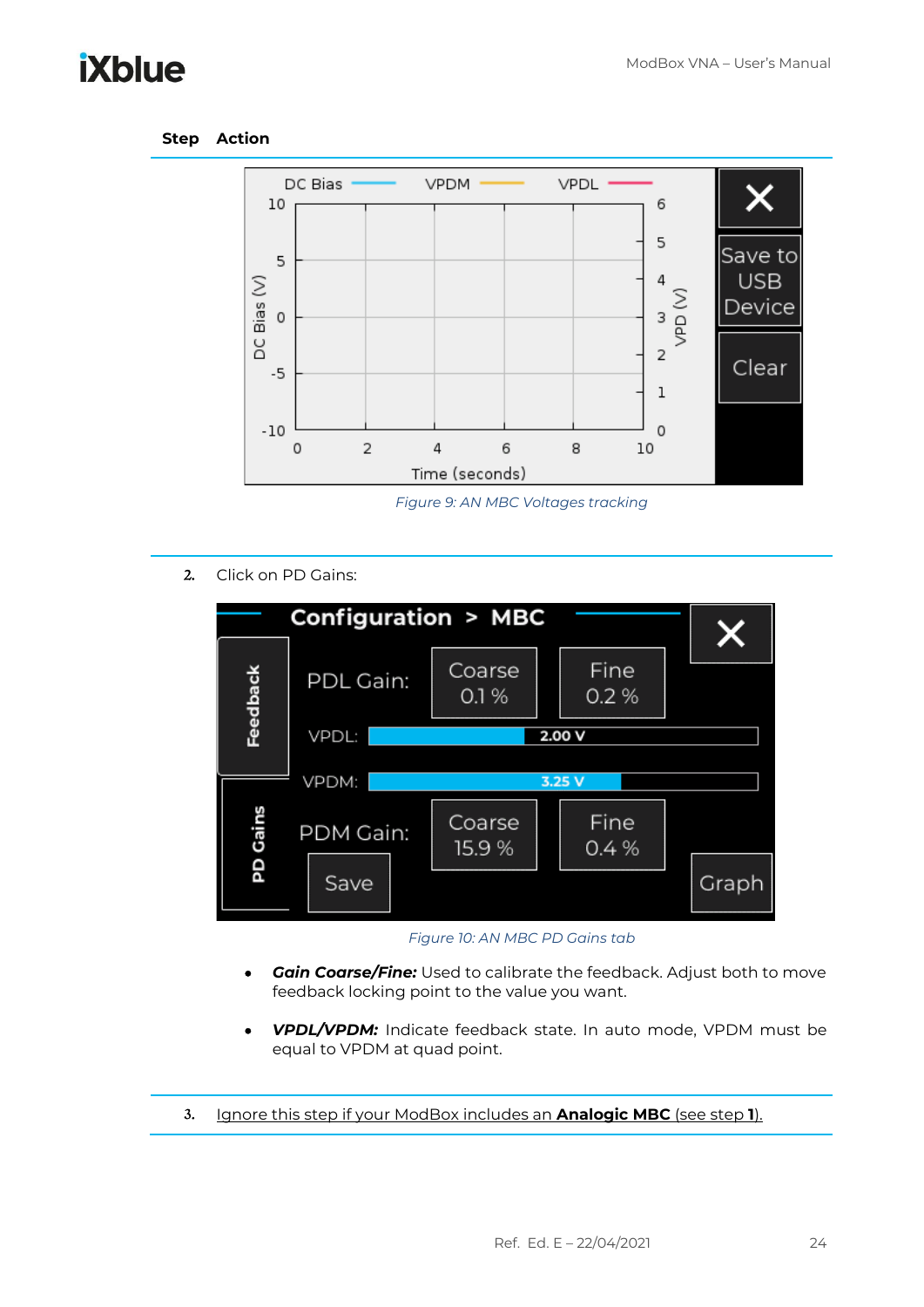

*Figure 11: DG MBC Feedback tab*

**MAN/AUTO & DC Bias: This** parameter allows the user to switch between automatic and manual mode.

In manual mode, you can set the bias voltage manually using the following DC Bias value parameter: you can set it between -10 V and 10 V.

In automatic mode, the system computes the bias voltage automatically: in that case the bias value may not be manually adjusted. However, you can initiate a rescan: the system will scan through the modulator's bias voltage values and restart the loop control.

In the case you want the system to be ran automatically, select AUTO for the running mode.

- **QUAD-/QUAD+:** select locking point Quad+ (positive slope) or Quad- (negative slope).
- **Fine Adjust:** allows to slightly optimize the QUAD locking point.

**Caution:** *values too far from 0.0 (default) can make the MBC unstable!*

- **Save:** Save MBC parameters so that they can be restored the next time the ModBox is rebooted.
- **Rescan:** Force the MBC to restart searching for a working point. The MBC usually does this automatically after some operations.
- **Dither Amplitude:** This setting has been optimized to get the best modulator's performances. It should be equal to 3% of the modulator's  $V_{\pi}$  DC.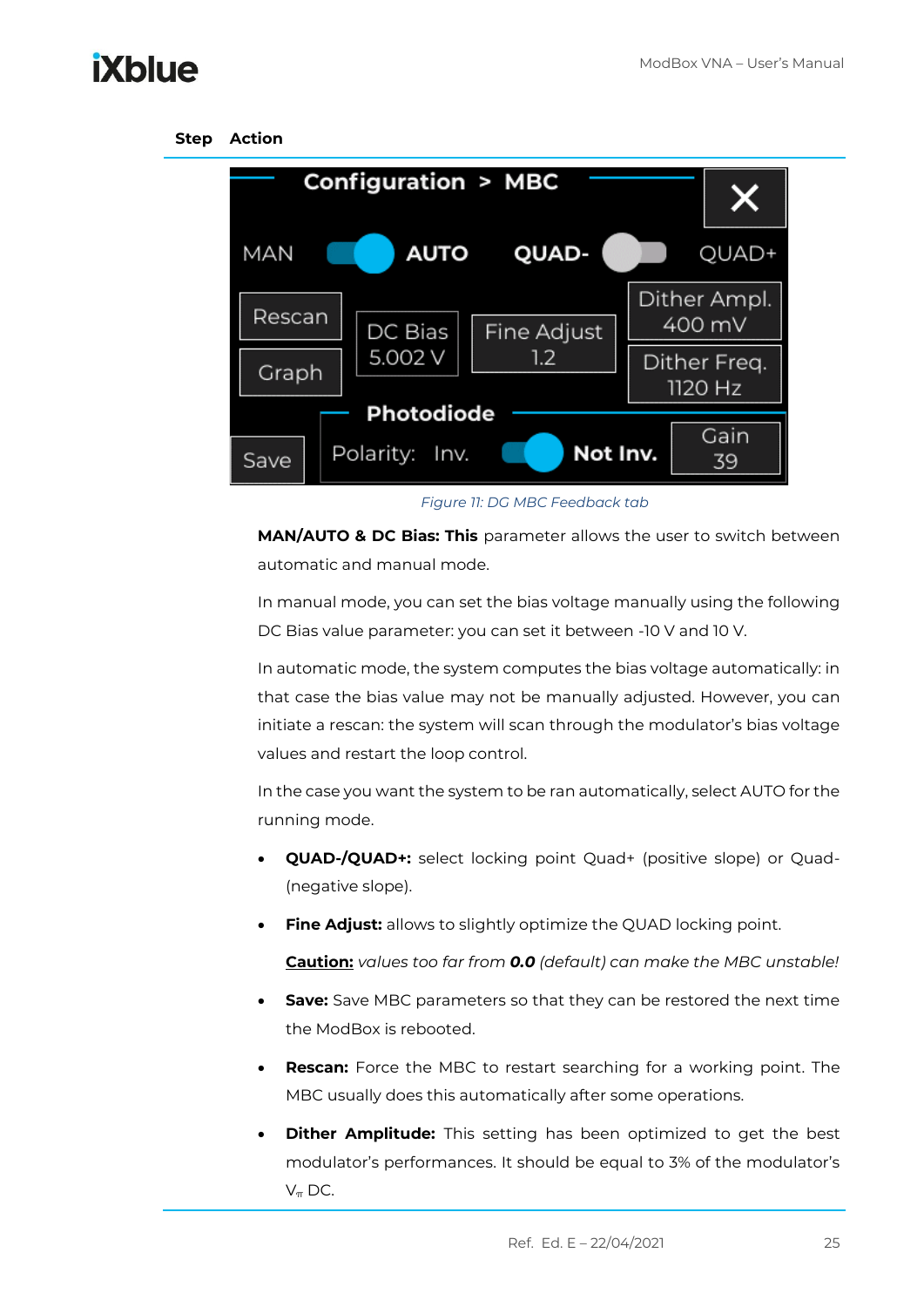#### **Step Action**

**iXblue** 

- **Dither Frequency:** This setting has been optimized to get the best modulator's performances.
- **Graph:** Useful to save DC bias value over time for stability testing [\(Figure](#page-27-0)  [12\)](#page-27-0).



*Figure 12: DG MBC DC Bias tracking*

<span id="page-27-0"></span>4. Go back to the previous menu and click on a wavelength:

This Laser menu can have two slightly different versions, depending on the hardware inside the ModBox.





<span id="page-27-1"></span>In both versions of the menu, the following settings can be found: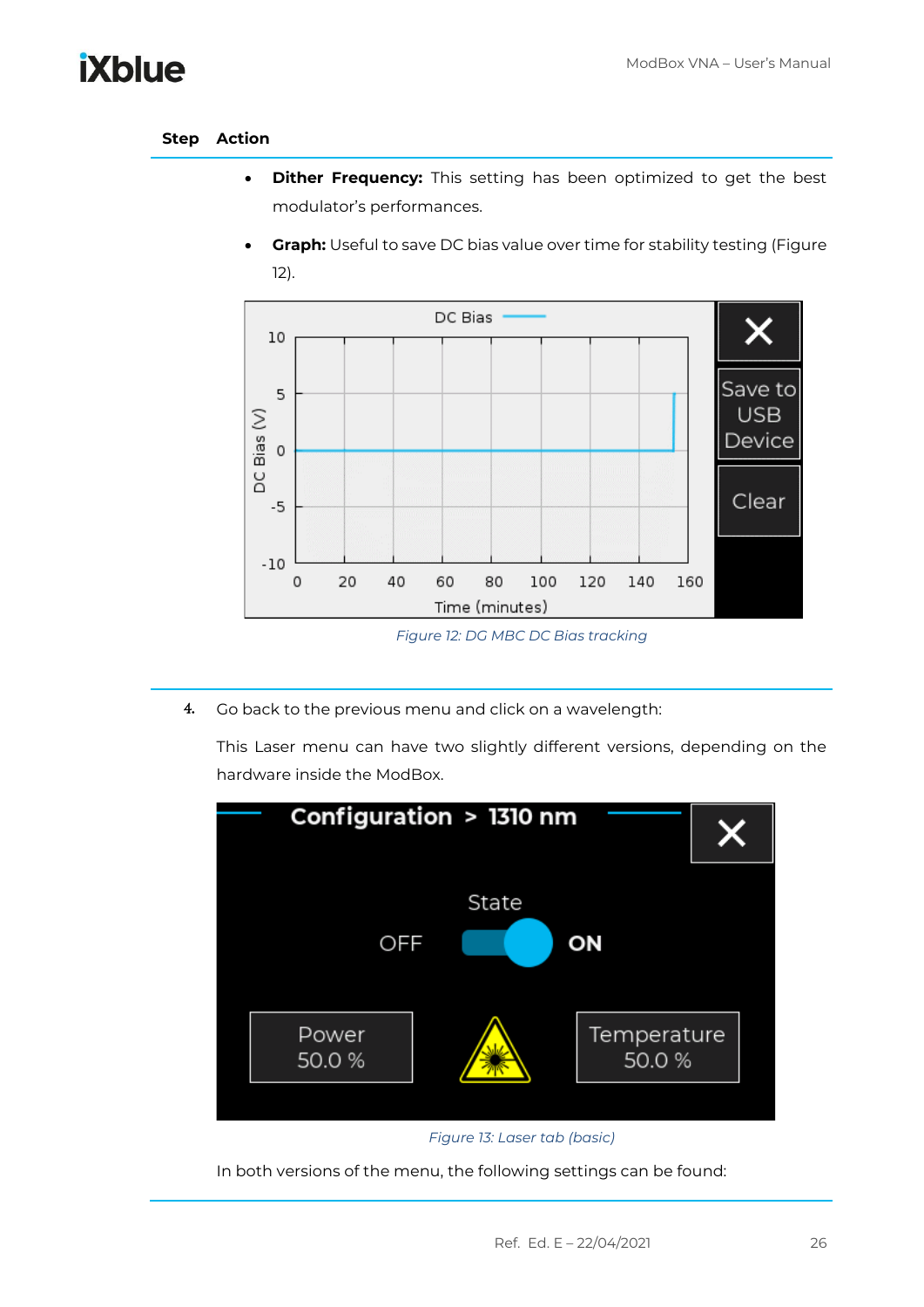### **Step Action**

- *ON/OFF:* Enable or disable laser output. Please check that the physical key switch on the front-panel is set to the EN position before trying to turn ON the Laser.
- **Temperature:** Adjust laser temperature from 0 to 100%. Usually, it can change the laser wavelength up to 1nm.



*Figure 14: Laser tab (with regulation mode choice)*

<span id="page-28-0"></span>In the basic menu [\(Figure 13\)](#page-27-1), there is only one additional setting:

• *Power:* Adjust laser power from 0 to 100%. Actual output power varies between lasers.

In the second type of menu [\(Figure 14\)](#page-28-0), you can choose if the Laser output power should be regulated for either a constant **current** consumption or a constant output **power**:

- *Current/Power* switch: Change from one mode to the other. Please note that the laser must be turned OFF first.
- **Power:** Adjust laser power from 0 to 100%. Actual power output varies between lasers. (This setting only appears in **Power** regulation mode)
- *Current:* Adjust laser current from 0 to 100%. Actual power output varies between lasers. (This setting only appears in **Current** regulation mode)
- 5. If you wish to shut down the ModBox, **first press the ON/OFF button** (<5>) on the left of the front panel and **wait about 10 seconds** before cutting power to the ModBox. This ensures a **proper shutdown** of the embedded control system as well as the embedded devices inside the ModBox.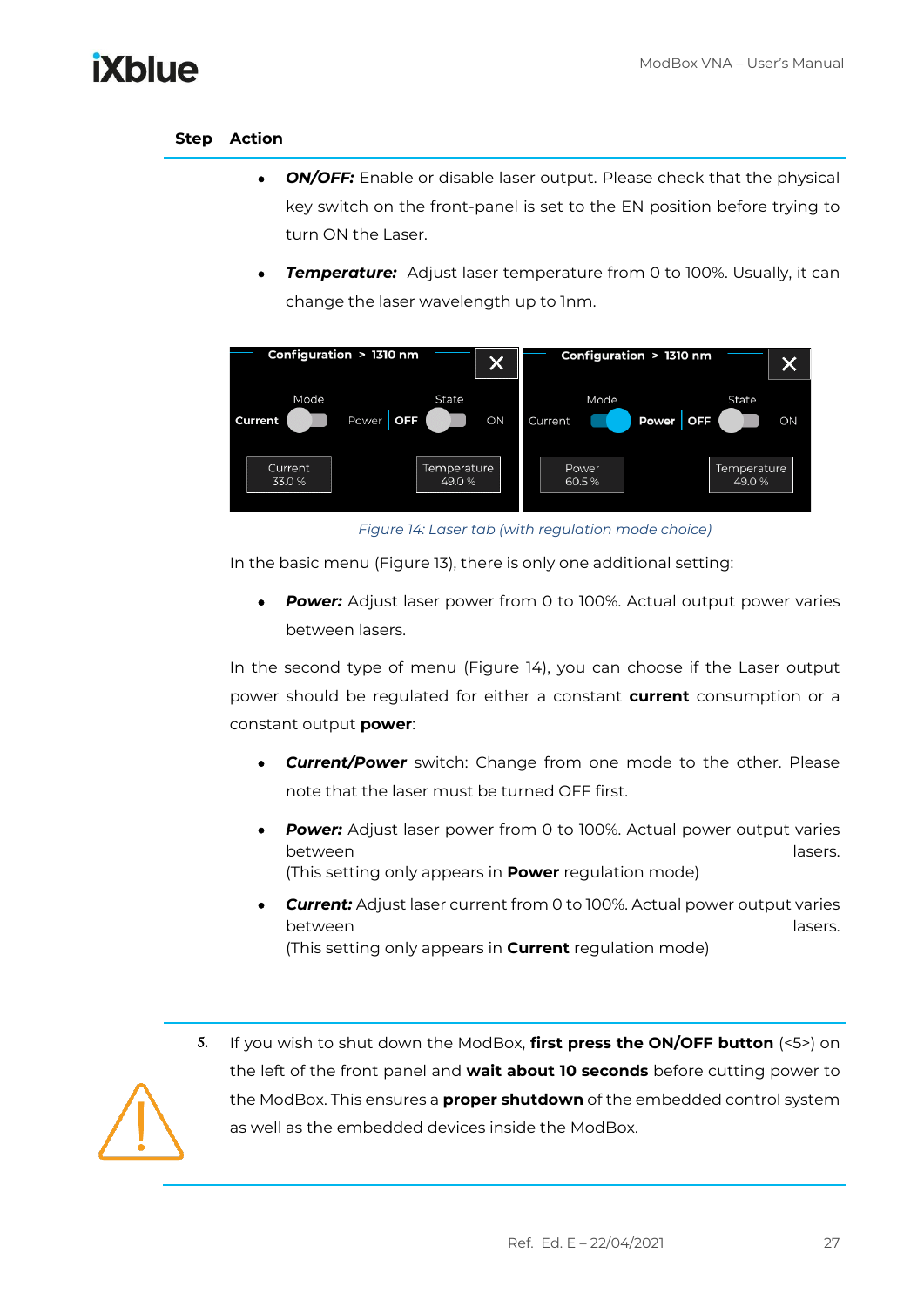6. The main ModBox settings have now been covered. The next section covers more secondary or advanced features.

Go back to the general Configuration menu and click on General Settings:

#### **Remote & Network**:



#### <span id="page-29-0"></span>*Figure 15: Remote & Network tab*

This menu allows you to manage the remote connections. You may also change some **Network Settings** by pressing the bottom button:



### *Figure 16: Automatic Network Settings*

The current IP Address is shown at the top of screen (if no ethernet cable is plugged in the rear panel, then "No Network" is displayed instead).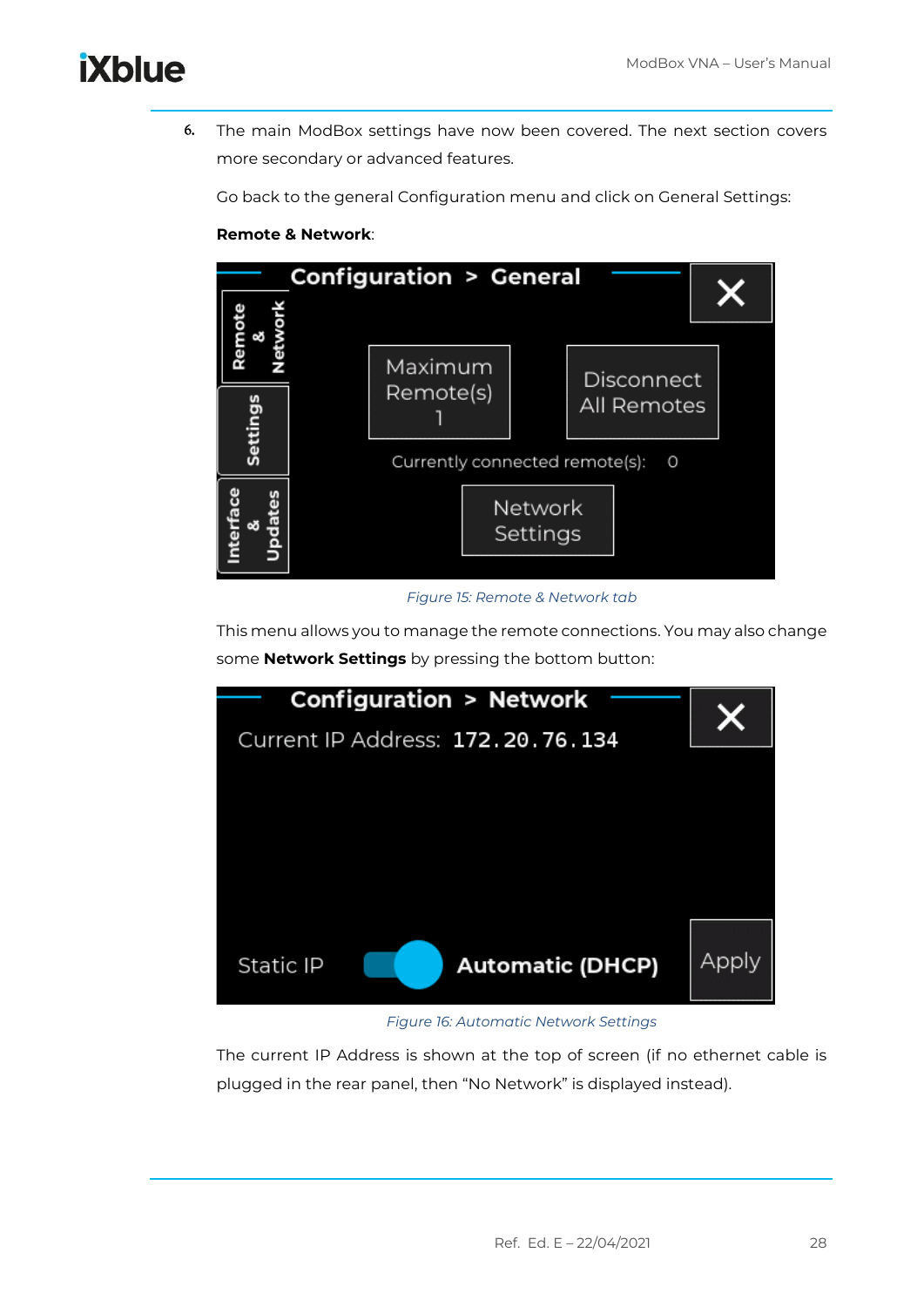In most cases, an automatic configuration will work just fine. However, should you want to setup a static IP address, you will need to toggle the bottom switch to **Static IP**:



#### *Figure 17: Manual Network Settings*

You are now able to edit those settings as you wish.

If you want your changes to have any effect, **you must press the Apply button**, and **restart the system**. Upon pressing the Apply button, you will be prompted to properly reboot the system.



### **Settings**: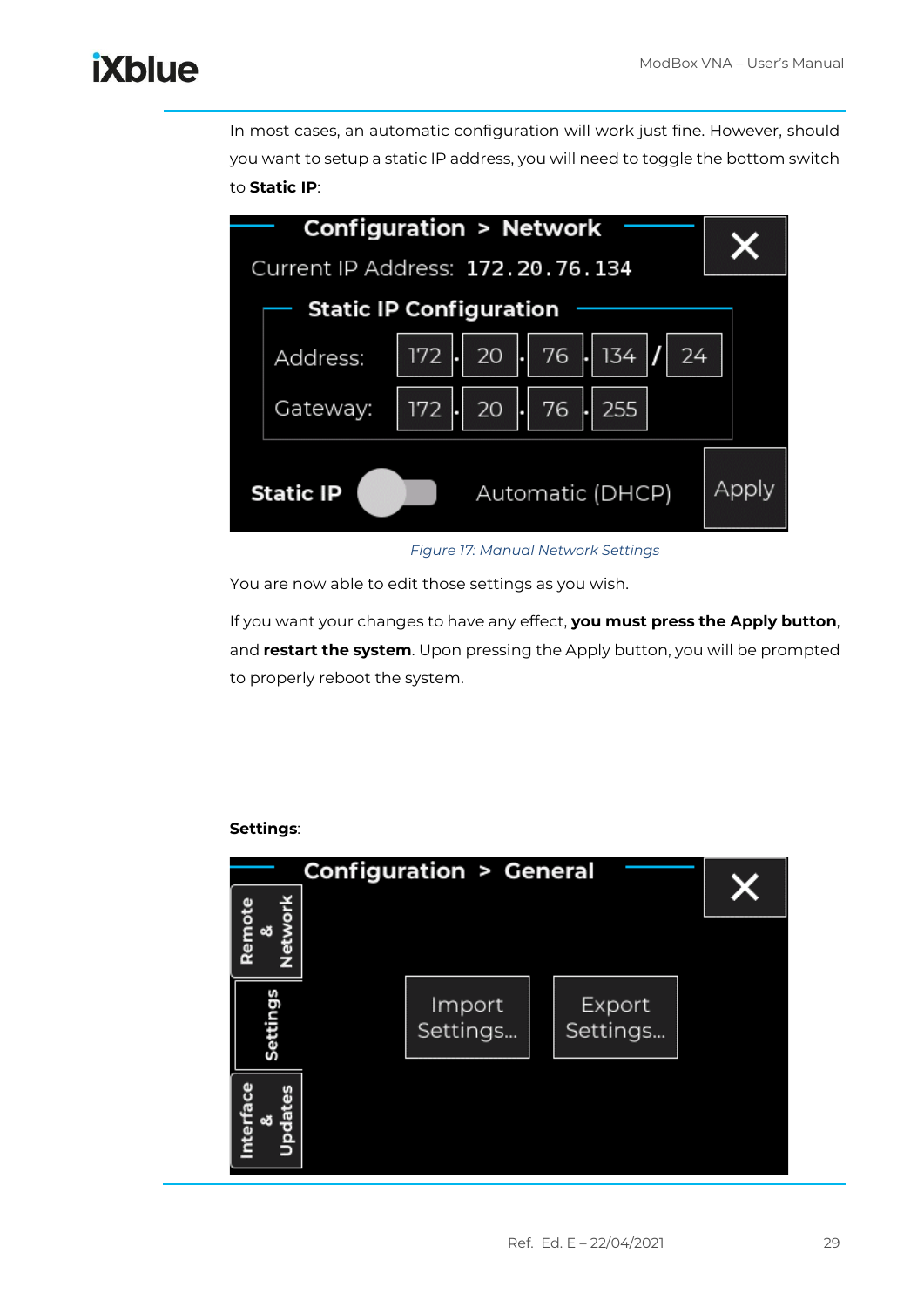This menu Allow to import or export all ModBox settings from/to a USB storage device.

### **Interface & Updates**:



This last menu allows you to recalibrate the touchscreen or upgrade ModBox software. You rarely should have to use those features on your own.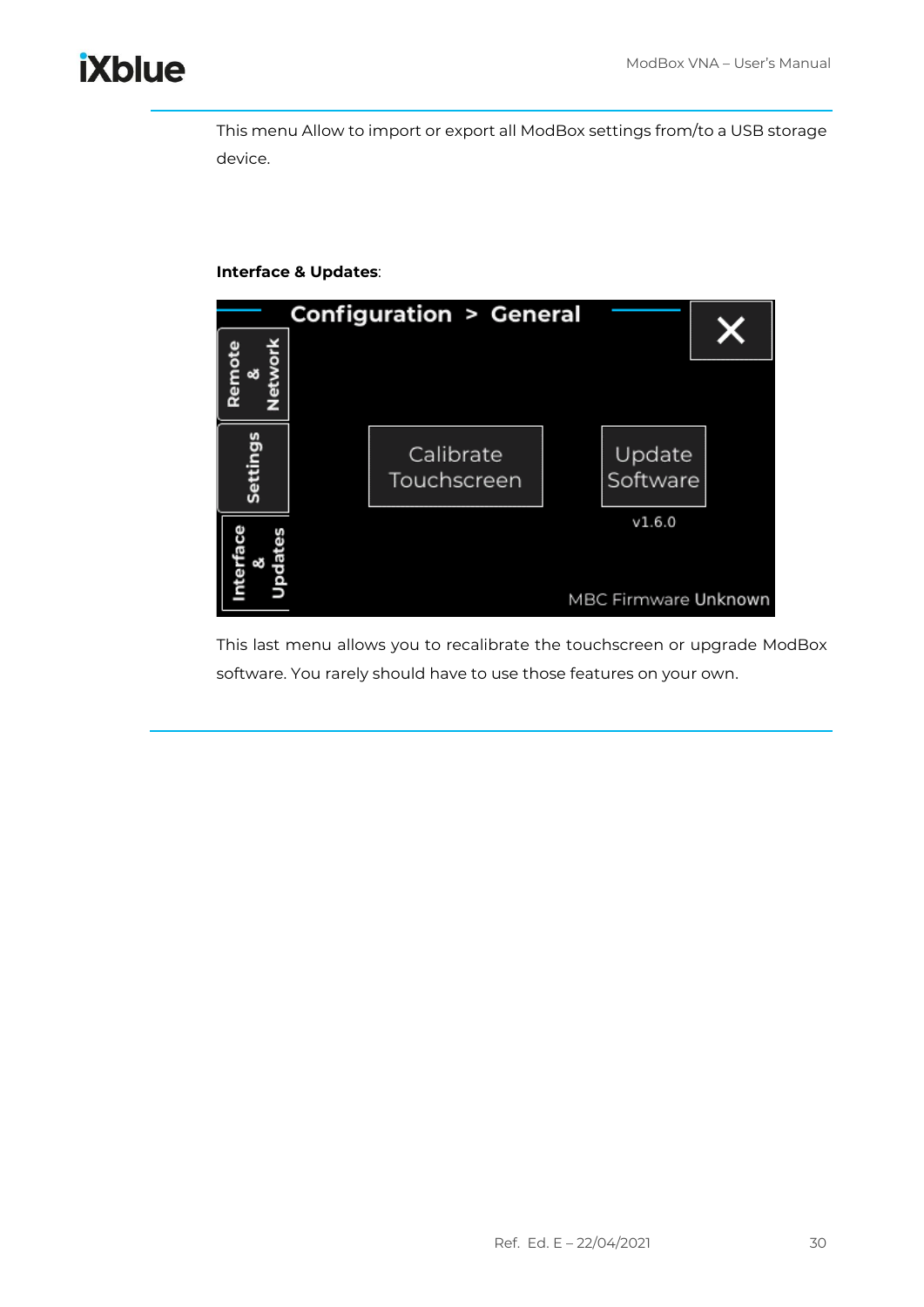## <span id="page-32-0"></span>4.3 AN MBC manual calibration:

Not applicable for a DG MBC.

| <b>Step</b> | Action                                                                                                                                                                                  |
|-------------|-----------------------------------------------------------------------------------------------------------------------------------------------------------------------------------------|
| Ι.          | Check that a laser is turned on.                                                                                                                                                        |
| 2.          | Go into <b>Configuration (Settings gear) &gt; MBC &gt; Feedback</b> tab and set the<br>MBC in manual mode. Find the maximum light on the output modulator by<br>changing DC bias value. |
| 3.          | After that go to PD Gain tab, adjust PDL gain to obtain 2V for VPDL and adjust<br>PDM gain to obtain 4V for VPDM.                                                                       |
| 4.          | Go back to Feedback and set MBC in AUTO mode. Modulator locking point<br>will be QUAD.                                                                                                  |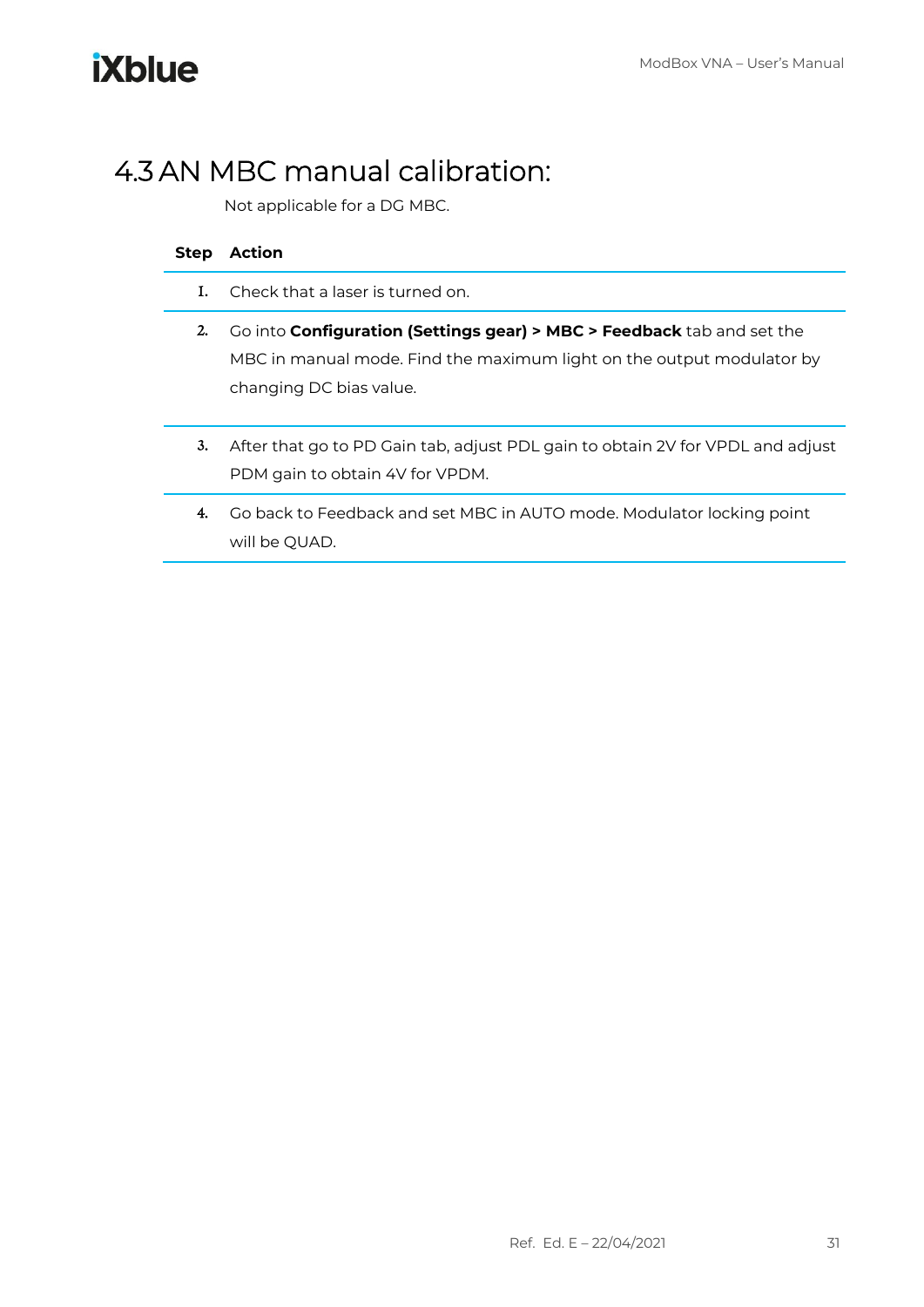## **iXblue CONTACT - SUPPORT**

### <span id="page-33-0"></span>**For support:**

- by email: contact.photonics@iXblue.com
- using the form on the iXblue Photonics web site <https://photonics.ixblue.com/>

## **iXblue CONTACT - SALES**

### <span id="page-33-1"></span>**North America / NORAM**

• +1 508 975 4640 **Yves DEISS** North American Sales Manager Cell: +1 (508) 745 3487 11 Erie Drive Natick, MA 01760 - USA [yves.deiss@ixblue.com](mailto:yves.deiss@ixblue.com)

### **Europe Middle East Africa Latin-America / EMEA-LATAM**

• +33 1 30 08 88 88 **Hervé Gouraud** Sales and Marketing Manager Phone: +33 1 30 08 87 43 3, rue Sophie Germain, TEMIS F-25000 Besançon, France [herve.gouraud@ixblue.com](mailto:herve.gouraud@ixblue.com)

### **Asia Pacific / APAC**

 $+6567474912$ **Shuo ZHANG** China Sales Manager Cell: +86 17702287025 Skype: uperzs Wechat: superzs80 Suite 2039, Qing Yun Modern Plaza 43 Bei San Huan Xi Road, Haidian Dist, Beijing 100086, China [shuo.zhang@ixblue.com](mailto:shuo.zhang@ixblue.com)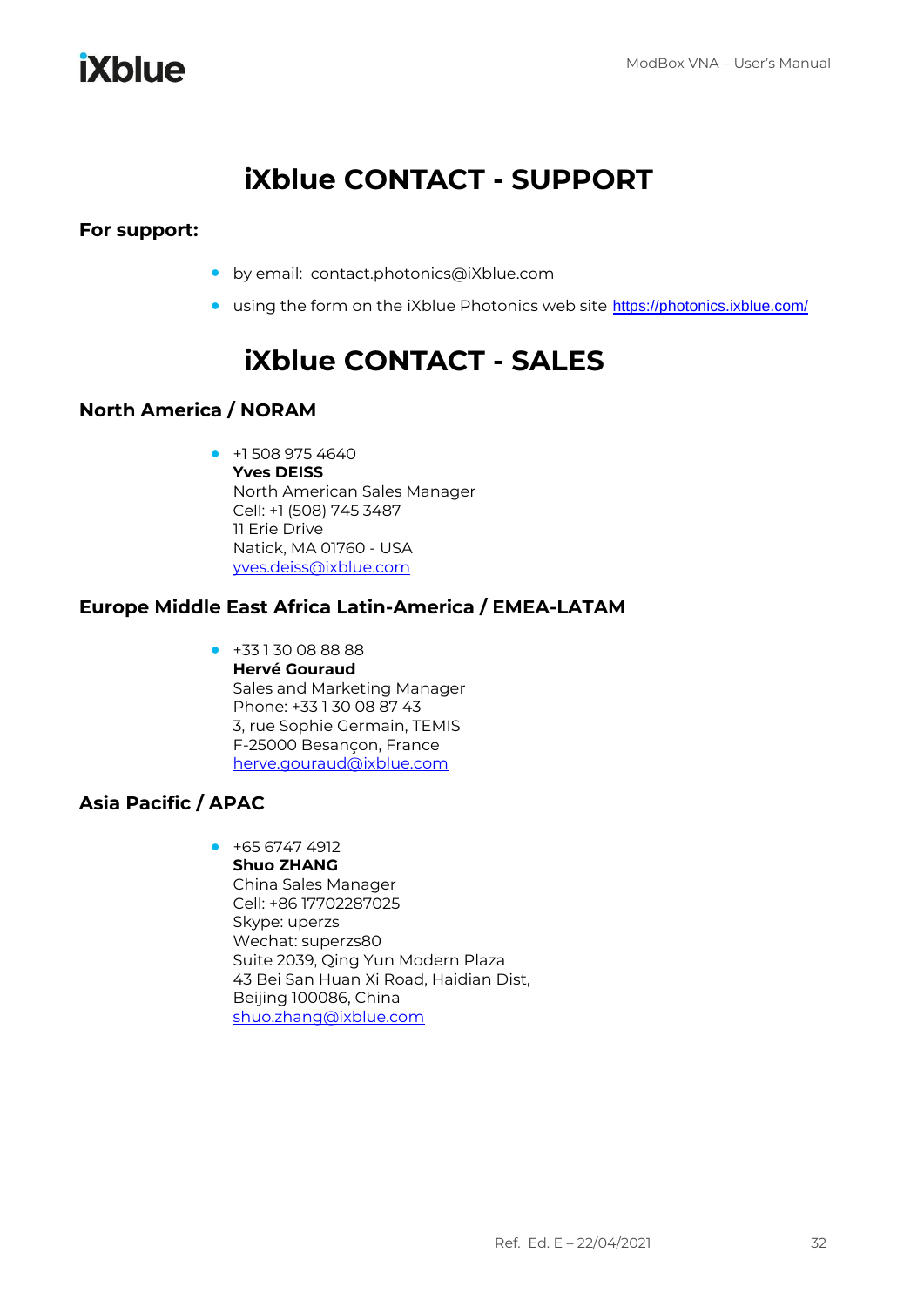## <span id="page-34-0"></span>**Appendices**

### <span id="page-34-1"></span>**A** MACH-ZEHNDER INTENSITY MODULATORS

Lithium niobate (LiN<sub>b</sub>O<sub>3</sub>) Mach-Zehnder Modulators (MZM) are external modulator that have been widely used since the mid-nineties, mostly in long haul optical networks for their ability to modulate optical signal from 1300 and 1550 nm laser diodes with short transition times and without chirp compared to direly modulated diode lasers. Thanks to their broad wavelength performance, they currently also offer modulation solutions in the NIR band, and for even shorter wavelengths.

MZM are 2-waves interferometer devices that exhibit a sine transfer function (Fig.13). Although MZMs are highly stable components, their operating point suffers from slow drifts due to variations of external conditions (mechanical strengths, temperature, radiation …). Those drifts may induce key performances time fluctuations (extinction ratio for example).

In order to adjust MZM operating point independently from the applied RF modulating signal, we could use a RF design based on 2 sets of electrodes: the RF set (the RF electrodes) is used to apply the RF signal (PRBS data stream, analog signal, short pulses). The DC electrodes are used to set the modulator's operating set point. Fig.14 illustrates the typical electrode architecture of  $LiN<sub>b</sub>O<sub>3</sub>$ MZM.



*Figure 18: MZM transfer function and data output vs data input at QUAD+ and QUAD- operating point*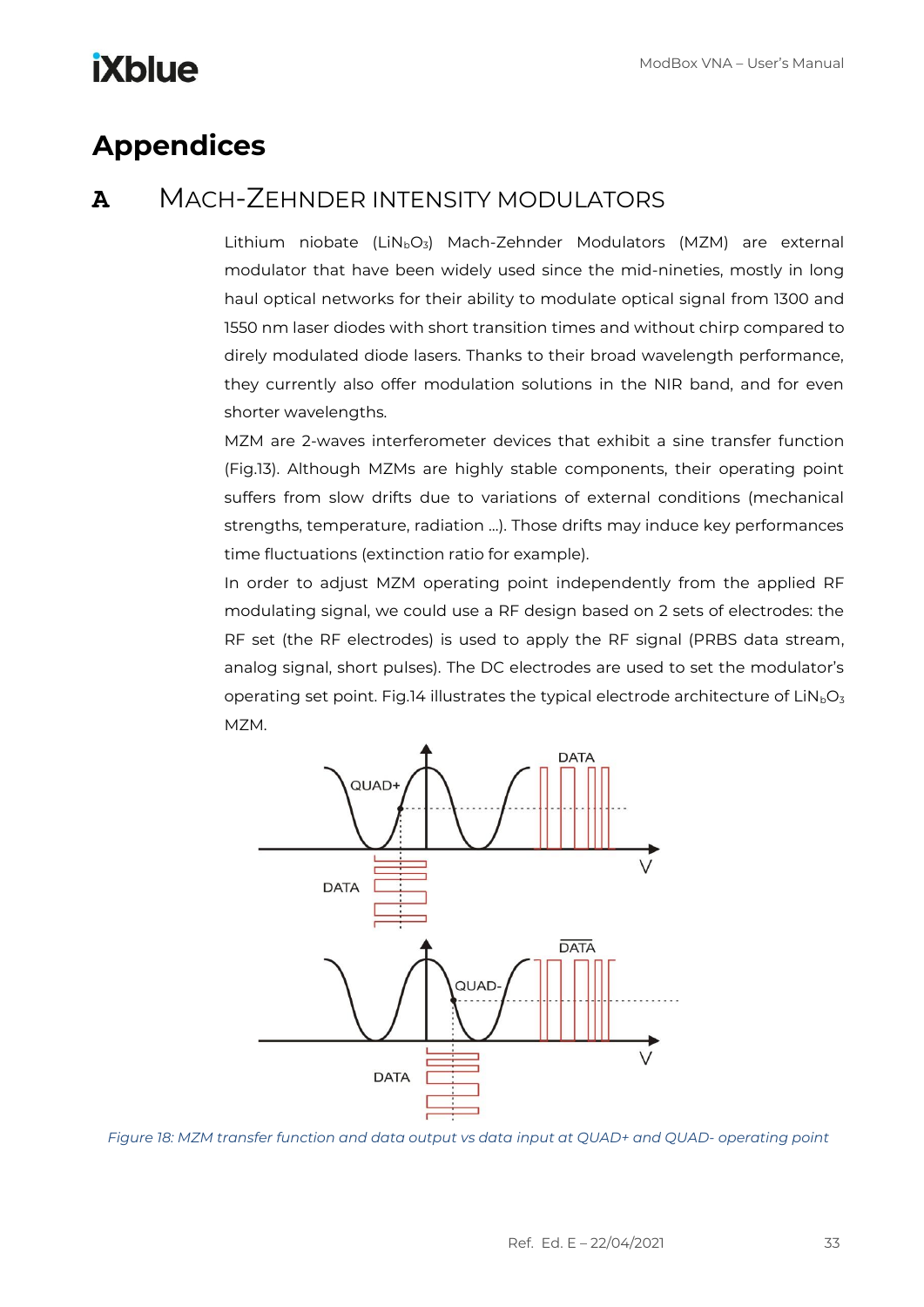

*Figure 19: Typical electrode and waveguide architecture of an MZM*

### <span id="page-35-0"></span>**B** DRIFT EFFECTS

DC drift is the optical output power variation under the constant DC bias voltage application. Fig.15 shows the output power of the modulator as a function of the applied voltage. The broken line shows the output power as a function of applied voltage when only AC voltage is applied (and no DC is applied, at t=0) and the solid line shows the same, after t = t1, when DC voltage is also applied in addition to the previous AC signal voltage. The shift between these two curves:  $\Delta V$  is the measure of the DC drift.



*Figure 20: MZM output power vs driving voltage w and w/o DC voltage*

The DC drift physical mechanism and its root causes are not yet very well understood. But this can be attributed to the ions' movement, including OHions, inside the Lithium Niobate substrate and the buffer layer. It is influenced by the balance of the RC time constants in both horizontal and vertical directions in the equivalent circuit model as is displayed in fig.16. It was also reported that the DC drift is more affected by the buffer layer. In the circuit model of fig.16, all layers, including the  $LIN_bO_3$  substrate, the Ti:  $LIN_bO_3$  optical waveguide and the buffer layer are represented in terms of resistances R and capacitances C, in both the vertical and horizontal directions of the crystal.